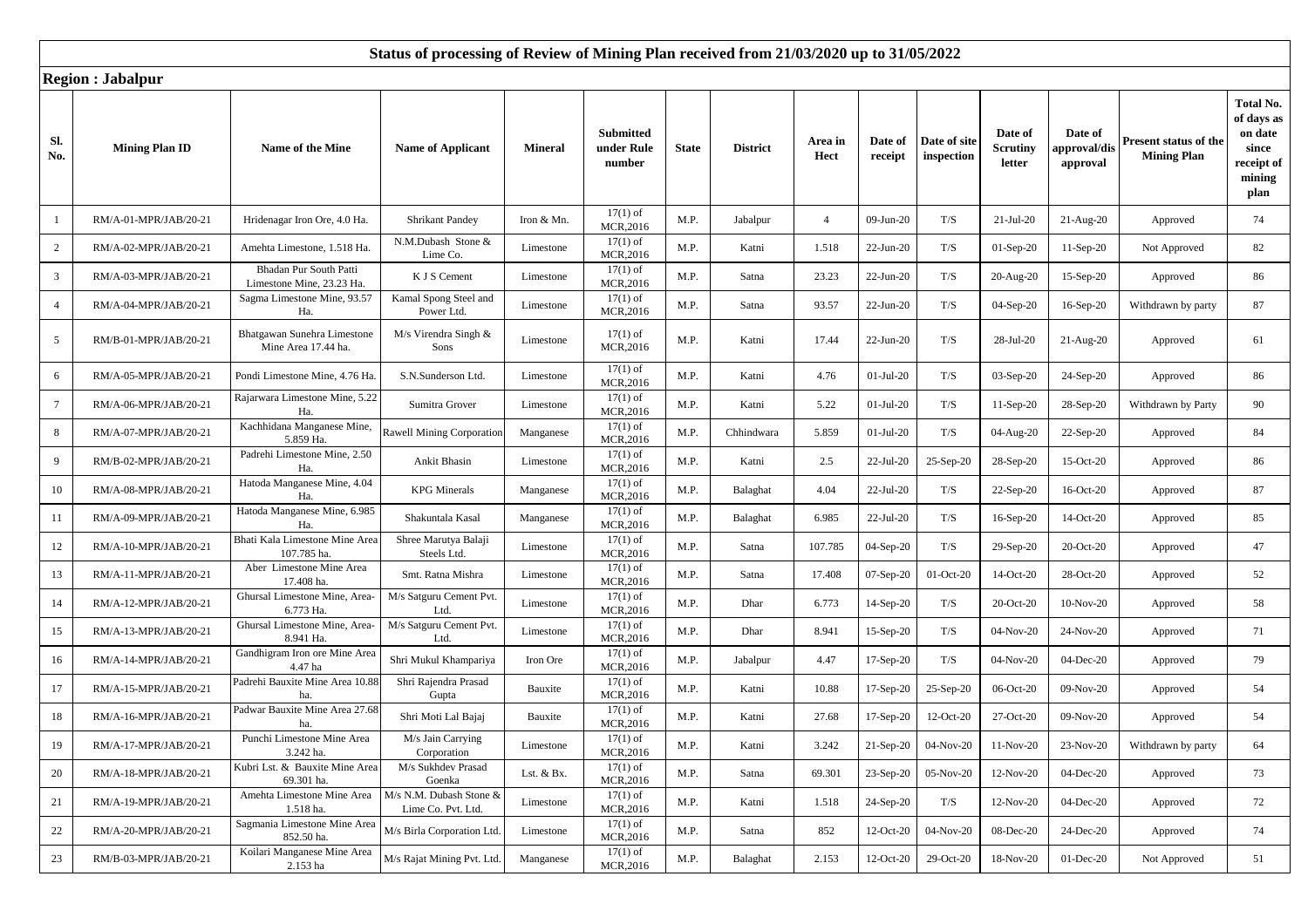|            | $\sim$                |                                                       |                                                                               |                       |                                          |              |                 |                 |                    |                            |                                      |                                     |                                             |                                                                             |
|------------|-----------------------|-------------------------------------------------------|-------------------------------------------------------------------------------|-----------------------|------------------------------------------|--------------|-----------------|-----------------|--------------------|----------------------------|--------------------------------------|-------------------------------------|---------------------------------------------|-----------------------------------------------------------------------------|
| Sl.<br>No. | <b>Mining Plan ID</b> | Name of the Mine                                      | <b>Name of Applicant</b>                                                      | <b>Mineral</b>        | <b>Submitted</b><br>under Rule<br>number | <b>State</b> | <b>District</b> | Area in<br>Hect | Date of<br>receipt | Date of site<br>inspection | Date of<br><b>Scrutiny</b><br>letter | Date of<br>approval/dis<br>approval | Present status of the<br><b>Mining Plan</b> | Total No.<br>of days as<br>on date<br>since<br>receipt of<br>mining<br>plan |
| 24         | RM/A-21-MPR/JAB/20-21 | Jaypee Limestone Mine Area<br>249.139 ha.             | M/s Ultratech Cement Ltd.                                                     | Limestone             | $17(1)$ of<br>MCR, 2016                  | M.P.         | Rewa            | 249.139         | 14-Oct-20          | T/S                        | 11-Nov-20                            | 02-Dec-20                           | Approved                                    | 50                                                                          |
| 25         | RM/A-22-MPR/JAB/20-21 | Argat Limestone Mine Area<br>363.070 ha.              | M/s Ultratech Cement Ltd.                                                     | Limestone             | $17(1)$ of<br>MCR,2016                   | M.P.         | Satna           | 363.07          | 14-Oct-20          | 28-Oct-20                  | 04-Dec-20                            | 24-Dec-20                           | Approved                                    | 72                                                                          |
| 26         | RM/A-23-MPR/JAB/20-21 | Majhgawan Extension Limestone<br>Mine Area 54.825 ha. | M/s Ultratech Cement Ltd.                                                     | Limestone             | $17(1)$ of<br>MCR, 2016                  | M.P.         | Sidhi           | 54.07           | 14-Oct-20          | 26-Oct-20                  | 04-Dec-20                            | 24-Dec-20                           | Approved                                    | 72                                                                          |
| 27         | RM/A-24-MPR/JAB/20-21 | Jam Manganese Mine Area 8.09                          | Smt. Namrata Upadhyay                                                         | Manganese             | $17(1)$ of<br>MCR,2016                   | M.P.         | Balaghat        | 8.09            | 15-Oct-20          | 29-Oct-20                  | 12-Nov-20                            | $01-Jan-21$                         | Not Approved                                | 79                                                                          |
| 28         | RM/A-25-MPR/JAB/20-21 | Gosalpur Iron & Manganese<br>Mine Area 39.44 ha.      | M/s S.S. Enterprises                                                          | Iron $&$<br>Manganese | $17(1)$ of<br>MCR,2016                   | M.P.         | Jabalpur        | 39.44           | 20-Oct-20          | 02-Nov-20                  | 09-Nov-20                            | 26-Nov-20                           | Approved                                    | 38                                                                          |
| 29         | RM/A-26-MPR/JAB/20-21 | Dhamdha Iron ore Mine, 22.0 ha                        | M/s Shree Sai Industries                                                      | Iron Ore              | $17(1)$ of<br>MCR,2016                   | M.P.         | Jabalpur        | 22              | 23-Oct-20          | 09-Nov-20                  | 27-Nov-20                            | 11-Dec-20                           | Approved                                    | 50                                                                          |
| 30         | RM/A-27-MPR/JAB/20-21 | Lugma Manganese Mine, 48.974<br>Ha.                   | Moil Limited                                                                  | Manganese             | $17(1)$ of<br>MCR,2016                   | M.P.         | Balaghat        | 48.974          | 23-Oct-20          | 09-Nov-20                  | 27-Nov-20                            | 14-Dec-20                           | Approved                                    | 53                                                                          |
| 31         | RM/B-04-MPR/JAB/20-21 | Rajarwara Lst., 3.73 Ha.                              | Shree Kamal Lime<br>Industries                                                | Limestone             | $17(1)$ of<br>MCR,2016                   | M.P.         | Katni           | 3.73            | 29-Oct-20          | 04-Dec-20                  | 14-Dec-20                            | 12-Jan-21                           | Approved                                    | 76                                                                          |
| 32         | RM/A-28-MPR/JAB/20-21 | Rajarwara Lst., 5.22 Ha.                              | Sumitra Grover                                                                | Limestone             | $17(1)$ of<br>MCR,2016                   | M.P.         | Katni           | 5.22            | 29-Oct-20          | 13-Nov-20                  | 02-Dec-20                            | 21-Dec-20                           | Approved                                    | 54                                                                          |
| 33         | RM/A-29-MPR/JAB/20-21 | <b>JHABUA ROCK PHOSPHATE</b><br>MINE, 37.70 Ha.       | <b>M.P.STATE MINING</b><br><b>CORPORATION</b><br><b>LIMITED</b>               | <b>Rock Phosphate</b> | $17(1)$ of<br>MCR,2016                   | M.P.         | Jhabua          | 37.7            | 09-Nov-20          | 24-Dec-20                  | 18-Jan-21                            | 27-Jan-21                           | Not Approved                                | 80                                                                          |
| 34         | RM/A-30-MPR/JAB/20-21 | Hadbadpur Limestone Mine Area<br>18.935 ha.           | Shree Marutya Balaji<br>Steels Ltd.                                           | Limestone             | $17(1)$ of<br>MCR,2016                   | M.P.         | Satna           | 18.935          | 18-Nov-20          | T/s                        | $11-Jan-21$                          | 02-Feb-21                           | Approved                                    | 77                                                                          |
| 35         | RM/A-31-MPR/JAB/20-21 | Lalpur Limestone Mine Area<br>69.307 ha.              | Shree Marutya Balaji<br>Steels Ltd.                                           | Limestone             | $17(1)$ of<br>MCR, 2016                  | M.P.         | Satna           | 69.307          | 18-Nov-20          | 18-Dec-20                  | $12-Jan-21$                          | 03-Feb-21                           | Approved                                    | 78                                                                          |
| 36         | RM/A-32-MPR/JAB/20-21 | Kaima Kothar Limestone Mine.<br>128.770 Ha.           | Shree Marutya Balaji<br>Steels Ltd.                                           | Limestone             | $17(1)$ of<br>MCR,2016                   | M.P.         | Satna           | 128.77          | 07-Dec-20          | T/s                        | 13-Jan-21                            | 02-Feb-21                           | Approved                                    | 58                                                                          |
| 37         | RM/A-33-MPR/JAB/20-21 | Hinauti Extension Limestone<br>Mine, 258.867 HA.      | M/s Ultratech Cement<br>Limited                                               | Limestone             | $17(1)$ of<br>MCR,2016                   | M.P.         | Satna           | 258.867         | 07-Dec-20          | 13-Feb-21                  | 20-Feb-21                            | 05-Mar-21                           | Approved                                    | 89                                                                          |
| 38         | RM/A-34-MPR/JAB/20-21 | Pahari No.-03 Limestone Mine,<br>6.543 ha.            | Om Prakash Rai                                                                | Limestone             | $17(1)$ of<br>MCR,2016                   | M.P.         | Satna           | 6.543           | 07-Dec-20          | 05-Feb-21                  | 08-Feb-21                            | 01-Mar-21                           | Approved                                    | 85                                                                          |
| 39         | RM/A-35-MPR/JAB/20-21 | Jamuwanikala Limestone Mine,<br>31.43 Ha.             | <b>ACC</b> Limited                                                            | Limestone             | $17(1)$ of<br>MCR,2016                   | M.P.         | Katni           | 31.43           | 07-Dec-20          | T/s                        | 27-Jan-21                            | 19-Feb-21                           | Approved                                    | 75                                                                          |
| 40         | RM/B-05-MPR/JAB/20-21 | Gwali Rock Phosphate Mine,<br>9.12 Ha.                | The M.P. State Mining<br><b>Corporation Limited</b>                           | <b>Rock Phosphate</b> | $17(1)$ of<br>MCR,2016                   | M.P.         | Jhabua          | 9.12            | 07-Dec-20          | 20-Jan-21                  |                                      | 19-Feb-21                           | Withdrawn                                   | 75                                                                          |
| 41         | RM/B-06-MPR/JAB/20-21 | Gwali Rock Phosphate Mine,<br>2.29 Ha.                | The M.P. State Mining<br><b>Corporation Limited</b>                           | <b>Rock Phosphate</b> | $17(1)$ of<br>MCR,2016                   | M.P.         | Jhabua          | 2.29            | 07-Dec-20          | 20-Jan-21                  |                                      | 19-Feb-21                           | Withdrawn                                   | 75                                                                          |
| 42         | RM/A-36-MPR/JAB/20-21 | Morka Limestone Mine, 14.733<br>Ha.                   | Veer Durga Das Minerals                                                       | Limestone             | $17(1)$ of<br>MCR, 2016                  | M.P.         | Neemuch         | 14.733          | 07-Dec-20          | $21-Ian-21$                | 18-Jan-21                            | 04-Mar-21                           | Approved                                    | 88                                                                          |
| 43         | RM/A-37-MPR/JAB/20-21 | Sindursi Iron Ore Mine, 9.0 Ha.                       | M/s Jai Minerals                                                              | Iron Ore              | $17(1)$ of<br>MCR,2016                   | M.P.         | Narsinghpur     | 9               | 11-Dec-20          | 27-Jan-21                  | 19-Feb-21                            | 09-Mar-21                           | Approved                                    | 89                                                                          |
| 44         | RM/A-38-MPR/JAB/20-21 | Simariya Limestone Mine, 3.19<br>Ha.                  | Kunwar Virendra Singh                                                         | Limestone             | $17(1)$ of<br>MCR,2016                   | M.P.         | Jabalpur        | 3.19            | 11-Dec-20          | 02-Feb-21                  | 17-Feb-21                            | 01-Mar-21                           | Not Approved                                | 81                                                                          |
| 45         | RM/A-39-MPR/JAB/20-21 | Salaiya Limestone Mine, 459.566<br>Ha.                | <b>Reliance Ornatus</b><br><b>Enterprises and Ventures</b><br>Private Limited | Limestone             | $17(1)$ of<br>MCR,2016                   | M.P.         | Satna           | 459.566         | 11-Dec-20          | 11-Feb-21                  | 18-Feb-21                            | 03-Mar-21                           | Withdrawal                                  | 83                                                                          |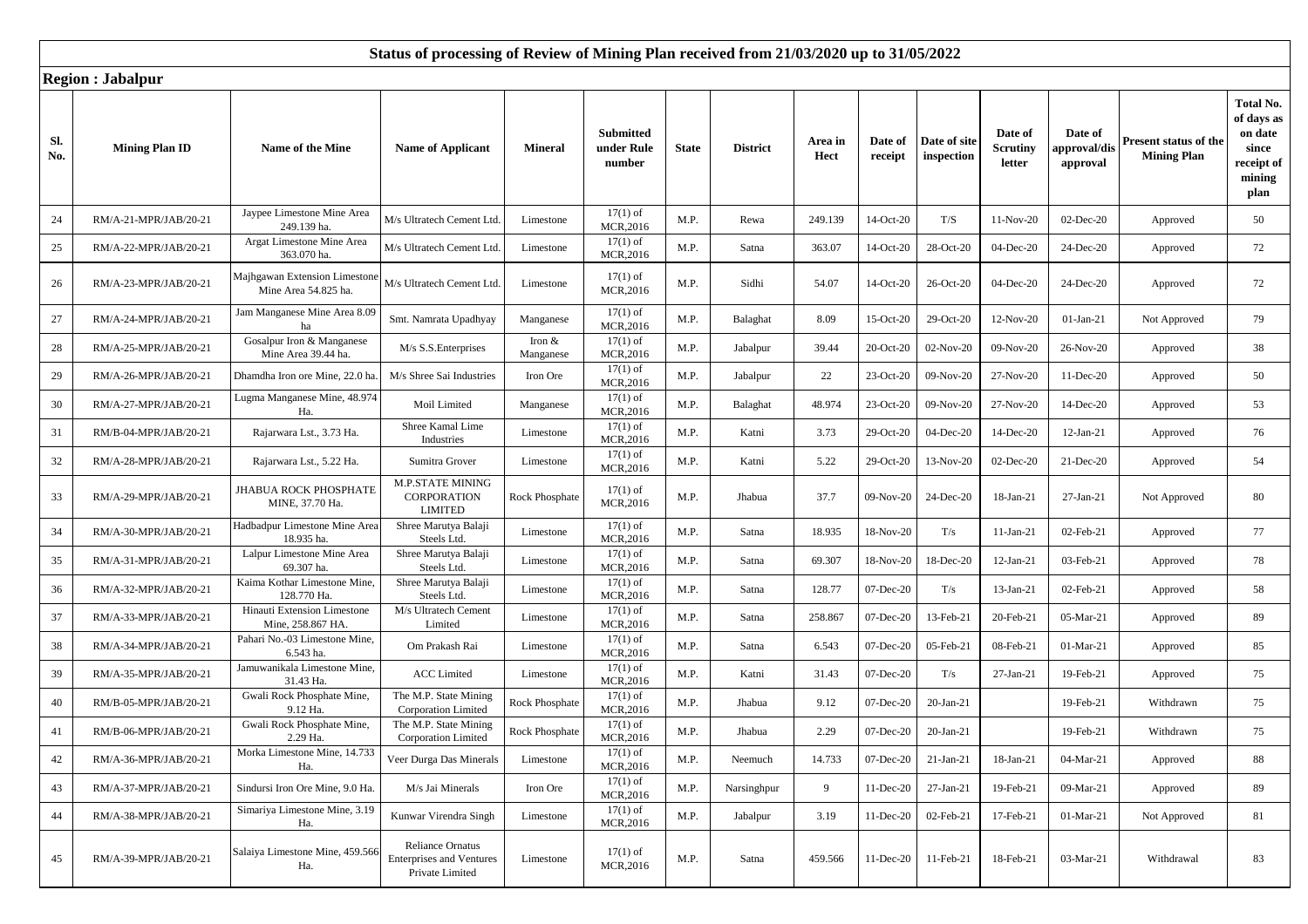|            | $\ldots$               |                                                       |                                                                                                                                                                |                |                                          |              |                 |                 |                    |                            |                                      |                                     |                                                    |                                                                             |
|------------|------------------------|-------------------------------------------------------|----------------------------------------------------------------------------------------------------------------------------------------------------------------|----------------|------------------------------------------|--------------|-----------------|-----------------|--------------------|----------------------------|--------------------------------------|-------------------------------------|----------------------------------------------------|-----------------------------------------------------------------------------|
| Sl.<br>No. | <b>Mining Plan ID</b>  | Name of the Mine                                      | <b>Name of Applicant</b>                                                                                                                                       | <b>Mineral</b> | <b>Submitted</b><br>under Rule<br>number | <b>State</b> | <b>District</b> | Area in<br>Hect | Date of<br>receipt | Date of site<br>inspection | Date of<br><b>Scrutiny</b><br>letter | Date of<br>approval/dis<br>approval | <b>Present status of the</b><br><b>Mining Plan</b> | Total No.<br>of days as<br>on date<br>since<br>receipt of<br>mining<br>plan |
| 46         | RM/A-40-MPR/JAB/20-21  | Jitti Iron Mine Area 27.05 ha.                        | M/s Pacific Exports                                                                                                                                            | Iron Ore       | $17(1)$ of<br>MCR, 2016                  | M.P.         | Jabalpur        | 27.05           | 14-Dec-20          | $21-Jan-21$                | 09-Feb-21                            | 19-Feb-21                           | Approved                                           | 68                                                                          |
| 47         | RM/A-41-MPR/JAB/20-21  | Padwar Bauxite Mine, 25.82 Ha                         | M/s Katni Minerals Pvt.<br>Ltd.                                                                                                                                | Bauxite        | $17(1)$ of<br>MCR,2016                   | M.P.         | Katni           | 25.82           | 23-Dec-20          | 22-Feb-21                  | 12-Mar-21                            | 17-Mar-21                           | Approved                                           | 85                                                                          |
| $48\,$     | RM/A-42-MPR/JAB/20-21  | Jhinna Limestone Mine, 9.55 Ha                        | M/s Balaji Stone Lime<br>Company                                                                                                                               | Limestone      | $17(1)$ of<br>MCR, 2016                  | M.P.         | Satna           | 9.55            | $11-Jan-21$        | 22-Feb-21                  | 02-Mar-21                            | 23-Mar-21                           | Withdrawn                                          | 72                                                                          |
| 49         | RM/A-43-MPR/JAB/20-21  | Bijaiya Iron Ore Mine, 4.92 Ha.                       | Sanklap Agrawal                                                                                                                                                | Iron Ore       | $17(1)$ of<br>MCR,2016                   | M.P.         | Jabalpur        | 4.92            | $11-Jan-21$        | 22-Feb-21                  | 01-Mar-21                            | 24-Mar-21                           | Approved                                           | 73                                                                          |
| 50         | RM/A-44-MPR/JAB/20-21  | Palaspani Manganese Mine,<br>54.129 Ha.               | Krishnaping Alloys<br>Limited                                                                                                                                  | Manganese      | $17(1)$ of<br>MCR,2016                   | M.P.         | Chhindwara      | 54.129          | $11-Jan-21$        | 02-Mar-21                  | 26-Mar-21                            | 08-Apr-21                           | Not Approved                                       | 88                                                                          |
| 51         | RM/A-45-MPR/JAB/20-21  | Miragpur Manganese Mine Area<br>24.288 ha.            | M/s D.P.Rai                                                                                                                                                    | Manganese      | $17(1)$ of<br>MCR, 2016                  | M.P.         | Balaghat        | 24.288          | 19-Jan-21          | 03-Mar-21                  | $01-Apr-21$                          | 07-Apr-21                           | Not Approved                                       | 79                                                                          |
| 52         | RM/A-46-MPR/JAB/20-21  | Bankuiya Limestone Mine,<br>54.613 Ha.                | M/s Jaiprakash Associates<br>Limited                                                                                                                           | Limestone      | $17(1)$ of<br>MCR,2016                   | M.P.         | Rewa            | 54.613          | 29-Jan-21          | 13-Feb-21                  |                                      | 23-Mar-21                           | Not Approved                                       | 54                                                                          |
| 53         | RM/A-47-MPR/JAB/20-21  | Naubasta Limestone Mine,<br>171.362 Ha.               | M/s Jaiprakash Associates<br>Limited                                                                                                                           | Limestone      | $17(1)$ of<br>MCR,2016                   | M.P.         | Rewa            | 171.362         | 29-Jan-21          | 26-Feb-21                  | 05-Apr-21                            | 22-Apr-21                           | Approved                                           | 84                                                                          |
| 54         | RM/A-48-MPR/JAB/20-21  | Ispat Limestone Quarry ML-I,<br>590.522 Ha.           | Bhilai Jaypee Cement<br>Limited                                                                                                                                | Limestone      | $17(1)$ of<br>MCR,2016                   | M.P.         | Satna           | 590.522         | 29-Jan-21          | 24-Feb-21                  | 09-Mar-21                            | 19-Mar-21                           | Not Approved                                       | 50                                                                          |
| 55         | RM/A-49-MPR/JAB/20-21  | Ispat Limestone Quarry ML-II<br>1033.94 Ha.           | Bhilai Jaypee Cement<br>Limited                                                                                                                                | Limestone      | $17(1)$ of<br>MCR,2016                   | M.P.         | Satna           | 1033.94         | 29-Jan-21          | 24-Feb-21                  | 05-Mar-21                            | 19-Mar-21                           | Not Approved                                       | 50                                                                          |
| 56         | RM/A-50-MPR/JAB/20-21  | Jam Manganese Ore Mine, 8.09<br>Ha.                   | Namrata D. Upadhyay                                                                                                                                            | Manganese      | $17(1)$ of<br>MCR, 2016                  | M.P.         | Balaghat        | 8.09            | 29-Jan-21          | T/s                        | 15-Mar-21                            | 23-Apr-21                           | Withdrawn                                          | 85                                                                          |
| 57         | RM/A-51-MPR/JAB/20-21  | Baghai Limestone Mine, 512.317<br>Ha.                 | Prism Johnson Limited                                                                                                                                          | Limestone      | $17(1)$ of<br>MCR,2016                   | M.P.         | Satna           | 512.317         | 29-Jan-21          | 11-Feb-21                  | 12-Mar-21                            | 09-Apr-21                           | Approved                                           | 71                                                                          |
| 58         | RM/A-52-MPR/JAB/20-21  | Rajarwara Limestone Mine, 5.89<br>Ha.                 | Ratna Mishra                                                                                                                                                   | Limestone      | $17(1)$ of<br>MCR, 2016                  | M.P.         | Katni           | 5.89            | 08-Feb-21          | 25-Feb-21                  | 09-Apr-21                            | 26-Apr-21                           | Not Approved                                       | 78                                                                          |
| 59         | RM/A-53-MPR/JAB/20-21  | Chachandeeh Bauxite Mine Area<br>17.744 ha.           | Smt. Sarla Devi Agrawal,<br>Shri Raghvendra Agrawal,<br>Shri Rajesh Kumar<br>Agrawal & Shri Rohit<br>Agrawal, Legal heirs of<br>Late Shri Ram Autar<br>Agrawal | Limestone      | $17(1)$ of<br>MCR,2016                   | M.P.         | Anuppur         | 17.744          | 08-Feb-21          | 19-Mar-21                  | 09-Apr-21                            | 07-May-21                           | Approved                                           | 89                                                                          |
| 60         | RM/A-53A-MPR/JAB/20-21 | Darshani Iron Ore Mine, 5.70 ha                       | M/s Shree Kamal Lime<br>Industries                                                                                                                             | Limestone      | $17(1)$ of<br>MCR,2016                   | M.P.         | Jabalpur        | 5.7             | 11-Feb-21          | 09-Mar-21                  | $13-Apr-21$                          | 03-May-21                           | Not Approved                                       | 82                                                                          |
| 61         | RM/A-54-MPR/JAB/20-21  | Bharveli Awalajhari Manganese<br>Mine Area 76.409 ha. | <b>MOIL</b> Limited                                                                                                                                            | Manganese      | $17(1)$ of<br>MCR,2016                   | M.P.         | Balaghat        | 76.409          | 12-Feb-21          |                            |                                      | 30-Apr-21                           | Withdrawn                                          | 78                                                                          |
| 62         | RM/A-55-MPR/JAB/20-21  | Borikheda Manganese Ore Mine.<br>5.977 Ha.            | Shree Ganesh Metalloy<br>Limited                                                                                                                               | Manganese      | $17(1)$ of<br>MCR,2016                   | M.P.         | Balaghat        | 5.977           | 19-Feb-21          | 04-Mar-21                  |                                      | 15-Apr-21                           | Not Approved                                       | 56                                                                          |
| 63         | RM/A-56-MPR/JAB/20-21  | Prism Limestone Mine, 253.326<br>Ha.                  | Prism Johnson Limited                                                                                                                                          | Limestone      | $17(1)$ of<br>MCR,2016                   | M.P.         | Satna           | 253.326         | 19-Feb-21          | T/Scr.                     | 09-Apr-21                            | 26-Apr-21                           | Not Approved                                       | 67                                                                          |
| 64         | RM/A-57-MPR/JAB/20-21  | Jariyari Bauxite Mine, 4.0 Ha.                        | <b>JIWAN LIME</b><br><b>CHEMICALS PVT LTD</b>                                                                                                                  | Bauxite        | $17(1)$ of<br>MCR, 2016                  | M.P.         | Satna           | $\overline{4}$  | 19-Feb-21          | 25-Feb-21                  | $09-Apr-21$                          | $30-Apr-21$                         | Not Approved                                       | 71                                                                          |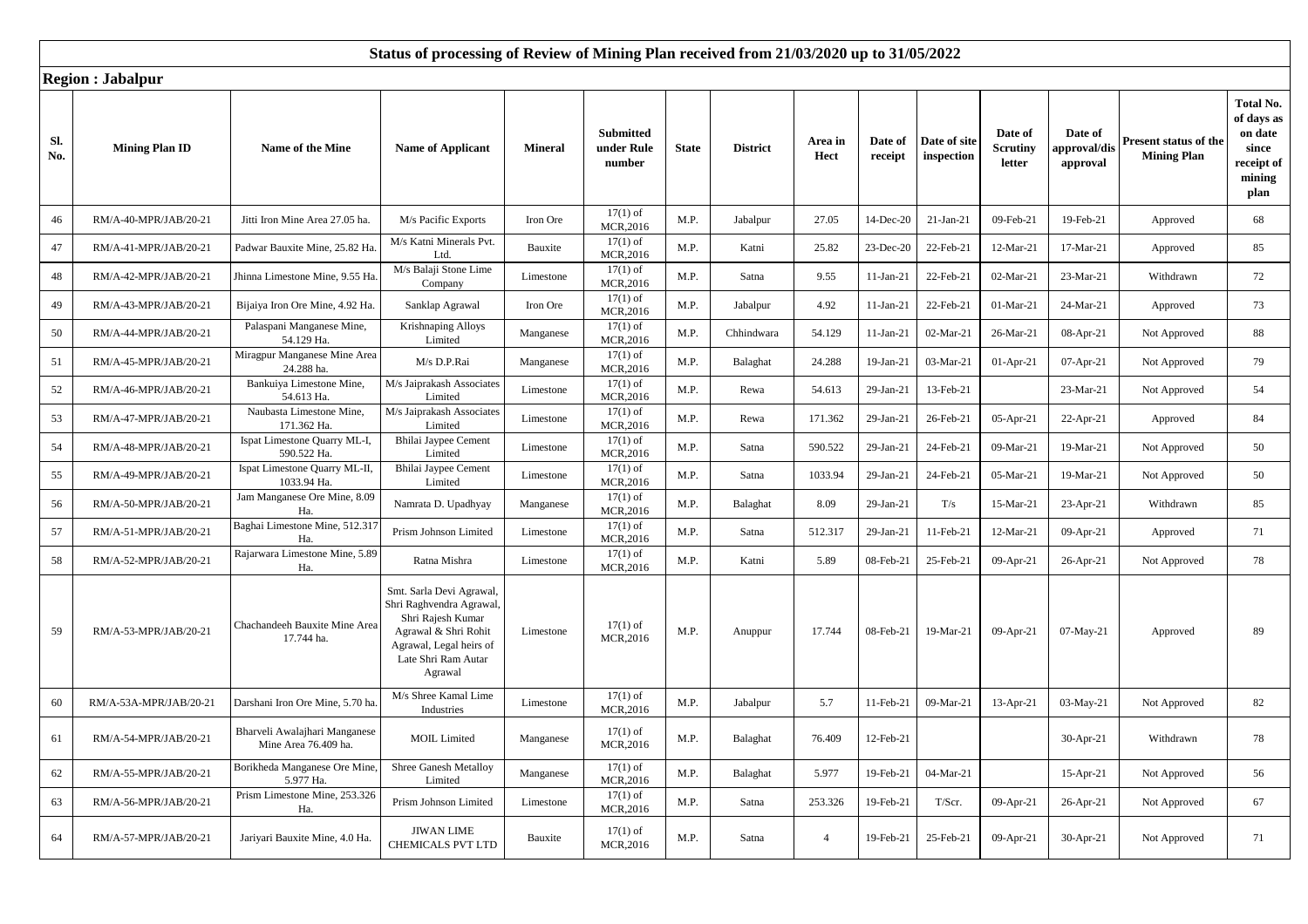|            | $\ldots$               |                                                |                                                                               |                |                                          |              |                 |                 |                    |                            |                                      |                                            |                                             |                                                                             |
|------------|------------------------|------------------------------------------------|-------------------------------------------------------------------------------|----------------|------------------------------------------|--------------|-----------------|-----------------|--------------------|----------------------------|--------------------------------------|--------------------------------------------|---------------------------------------------|-----------------------------------------------------------------------------|
| Sl.<br>No. | <b>Mining Plan ID</b>  | Name of the Mine                               | <b>Name of Applicant</b>                                                      | <b>Mineral</b> | <b>Submitted</b><br>under Rule<br>number | <b>State</b> | <b>District</b> | Area in<br>Hect | Date of<br>receipt | Date of site<br>inspection | Date of<br><b>Scrutiny</b><br>letter | Date of<br><b>approval/dis</b><br>approval | Present status of the<br><b>Mining Plan</b> | Total No.<br>of days as<br>on date<br>since<br>receipt of<br>mining<br>plan |
| 65         | RM/A-58-MPR/JAB/20-21  | JHABUA ROCK PHOSPHATE<br>MINE, 37.70 Ha.       | <b>M.P.STATE MINING</b><br><b>CORPORATION</b><br><b>LIMITED</b>               | Rock Phosphate | $17(1)$ of<br>MCR,2016                   | M.P.         | Jhabua          | 37.7            | 23-Feb-21          | 28-Feb-21                  | 08-Mar-21                            | 25-Mar-21                                  | Approved                                    | 31                                                                          |
| 66         | RM/A-59-MPR/JAB/20-21  | Panihar Iron Ore Mine, 4.705 Ha                | Radheshyam Gurjar                                                             | Iron Ore       | $17(1)$ of<br>MCR,2016                   | M.P.         | Gwalior         | 4.705           | 23-Feb-21          |                            |                                      | 07-May-21                                  | withdrawn                                   | 74                                                                          |
| 67         | RM/A-60-MPR/JAB/20-21  | Sejha Limestone Mine, Area<br>10.21 ha.        | M/s V.S.Minerals                                                              | Limestone      | $17(1)$ of<br>MCR,2016                   | M.P.         | Katni           | 10.21           | 26-Feb-21          | 18-Mar-21                  | 26-Apr-21                            | 12-May-21                                  | Not Approved                                | 76                                                                          |
| 68         | RM/A-61-MPR/JAB/20-21  | Tikariya Bauxite Mine Area<br>27.35 ha.        | Shri Ganesh Prasad<br>Vishwakarma                                             | Bauxite        | $17(1)$ of<br>MCR,2016                   | M.P.         | Katni           | 27.35           | 16-Mar-21          |                            |                                      | $27-Apr-21$                                | Withdrawn                                   | 43                                                                          |
| 69         | RM/A-62-MPR/JAB/20-21  | Chachandeeh Bauxite Mine Area<br>148.181 ha.   | The M.P. State Mining<br>Corporation Ltd.                                     | Bauxite        | $17(1)$ of<br>MCR,2016                   | M.P.         | Anuppur         | 148.181         | 16-Mar-21          | 18-Mar-21                  | 20-Apr-21                            | 02-May-21                                  | Approved                                    | 48                                                                          |
| 70         | RM/A-63-MPR/JAB/20-21  | Prism Cement Limestone Mine,<br>Area 66.434 ha | M/s Prism Johnson Limited                                                     | Limestone      | $17(1)$ of<br>MCR,2016                   | M.P.         | Satna           | 66.434          | 16-Mar-21          | T/Scr.                     | 19-Apr-21                            | 12-May-21                                  | Not Approved                                | 58                                                                          |
| 71         | RM/B-07-MPR/JAB/20-21  | Borikheda Manganese Mine Area<br>4.111 ha.     | <b>Shree Ganesh Metalloy</b><br>Limited                                       | Manganese      | $17(1)$ of<br>MCR,2016                   | M.P.         | Balaghat        | 4.111           | 16-Mar-21          |                            |                                      | 27-Apr-21                                  | Withdrawn                                   | 43                                                                          |
| 72         | RM/B-08-MPR/JAB/20-21  | Nanhwara Limestone Mine, Area<br>02.10 ha      | Pawan Pandey                                                                  | Limestone      | $17(1)$ of<br>MCR,2016                   | M.P.         | Katni           | 2.1             | 16-Mar-21          | 22-May-21                  | $07$ -Jun-21                         | $07-Jul-21$                                | Approved                                    | 59                                                                          |
| 73         | RM/A-64-MPR/JAB/20-21  | Salaiya Limestone Mine Area<br>459.566 ha.     | <b>Reliance Ornatus</b><br><b>Enterprises And Ventures</b><br>Private Limited | Limestone      | $17(1)$ of<br>MCR,2016                   | M.P.         | Satna           | 459.566         | 16-Mar-21          | T/S                        | 17-Mar-21                            | 26-Mar-21                                  | Approved                                    | 11                                                                          |
| 74         | RM/A-65-MPR/JAB/20-21  | Agariya Iron Mine Area 20.232<br>ha.           | M/s Anand Mining<br>Corporation                                               | Iron Ore       | $17(1)$ of<br>MCR,2016                   | M.P.         | Jabalpur        | 20.234          | 16-Mar-21          | $21-May-21$                | $02$ -Jun-21                         | 18-Jun-21                                  | Approved                                    | 36                                                                          |
| 75         | RM/A-66-MPR/JAB/20-21  | Bagoudi                                        | Somendra Singh & Amar<br>Singh                                                | Limestone      | $17(1)$ of<br>MCR,2016                   | M.P.         | Satna           | 8.094           | 24-Mar-21          | 25-May-21                  | 16/06/21                             | 06-Jul-21                                  | Approved                                    | 57                                                                          |
| 76         | RMP/A-12-MPR/JAB/21-22 | Jagantola                                      | Hira power Steel Ltd.                                                         | Manganese Ore  | $17(1)$ of<br>MCR,2016                   | M.P.         | Balaghat        | 6.264           | 05-Apr-21          | 17/06/21                   | 25/06/21                             | 08-Jul-21                                  | Approved                                    | 45                                                                          |
| 77         | RMP/A-02-MPR/JAB/21-22 | Bankuiyan                                      | M/s jaiprakash Associates<br>ltd.                                             | Limestone      | $17(1)$ of<br>MCR,2016                   | M.P.         | Rewa            | 54.613          | 06-Apr-21          | T/s                        | 12-May-21                            | 25/06/21                                   | Approved                                    | 42                                                                          |
| 78         | RMP/A-03-MPR/JAB/21-22 | Bhatgawan Sunehra                              | Arif Ahmad                                                                    | Limestone      | $17(1)$ of<br>MCR,2016                   | M.P.         | Katni           | 9.35            | 09-Apr-21          | 12/05/21                   | 18/05/21                             | $02-Jul-21$                                | Approved                                    | 45                                                                          |
| 79         | RMP/A-04-MPR/JAB/21-22 | Ghughari Kala                                  | M/s Nirmal minerals                                                           | Iron ore       | $17(1)$ of<br>MCR,2016                   | M.P.         | Jabalpur        | 8.59            | 08-Apr-21          | 10/05/21                   | 03-Jun-21                            | 16/07/21                                   | Approved                                    | 40                                                                          |
| 80         | RMP/A-05-MPR/JAB/21-22 | Ghondi                                         | I. Patric Dhanraj                                                             | Manganese Ore  | $17(1)$ of<br>MCR,2016                   | M.P.         | Balaghat        | 40.47           | 08-Apr-21          | 11/06/21                   | 25/06/21                             | 20/07/21                                   | Approved                                    | 42                                                                          |
| 81         | RMP/A-06-MPR/JAB/21-22 | Gandhigram                                     | M/s Capital Minerals                                                          | Iron Ore       | $17(1)$ of<br>MCR,2016                   | M.P.         | Jabalpur        | 4.5             | 09-Apr-21          | 09-Apr-21                  | 27/05/21                             | 13/07/21                                   | Approved                                    | 40                                                                          |
| 82         | RMP/A-07-MPR/JAB/21-22 | Silua Jhansi                                   | M/s khatri Minerals 7<br>Mining Co.                                           | Iron Ore       | $17(1)$ of<br>MCR,2016                   | M.P.         | Jabalpur        | 4.56            | 09-Apr-21          | 11/05/21                   | 25/05/21                             | 24-Jun-21                                  | Approved                                    | 36                                                                          |
| 83         | RMP/A-08-MPR/JAB/21-22 | Ghughari Kala                                  | M/s Anand mining Corp.                                                        | Iron Ore       | $17(1)$ of<br>MCR,2016                   | M.P.         | Jabalpur        | 8.26            | 09-Apr-21          | 10/05/21                   | 04-Jun-21                            | 16/07/21                                   | Approved                                    | 42                                                                          |
| 84         | RMP/A-09-MPR/JAB/21-22 | Miragpur                                       | M/s D.P.Rai                                                                   | Manganese ore  | $17(1)$ of<br>MCR,2016                   | M.P.         | Balaghat        | 24.288          | 22-Apr-21          | T/Sc                       | 15/07/21                             | 30/07/21                                   | Approved                                    | 37                                                                          |
| 85         | RMP/A-10-MPR/JAB/21-22 | Prism Limestone Mine, 253.326<br>Ha.           | M/sPrism Johnson Limited                                                      | Limestone      | $17(1)$ of<br>MCR,2016                   | M.P.         | Satna           | 253.326         | 04-May-21          | T/s                        | 09/07/21                             | 28/07/21                                   | Approved                                    | 25                                                                          |
| 86         | RMP/A-11-MPR/JAB/21-22 | Amehta                                         | M/s Ramchandra Badri<br>Prasd Gaur                                            | Limestone      | $17(1)$ of<br>MCR,2016                   | M.P.         | Katni           | 12.93           | 05-May-21          | 14/06/2021                 | 22/06/21                             | 09-Jul-21                                  | Approved                                    | 31                                                                          |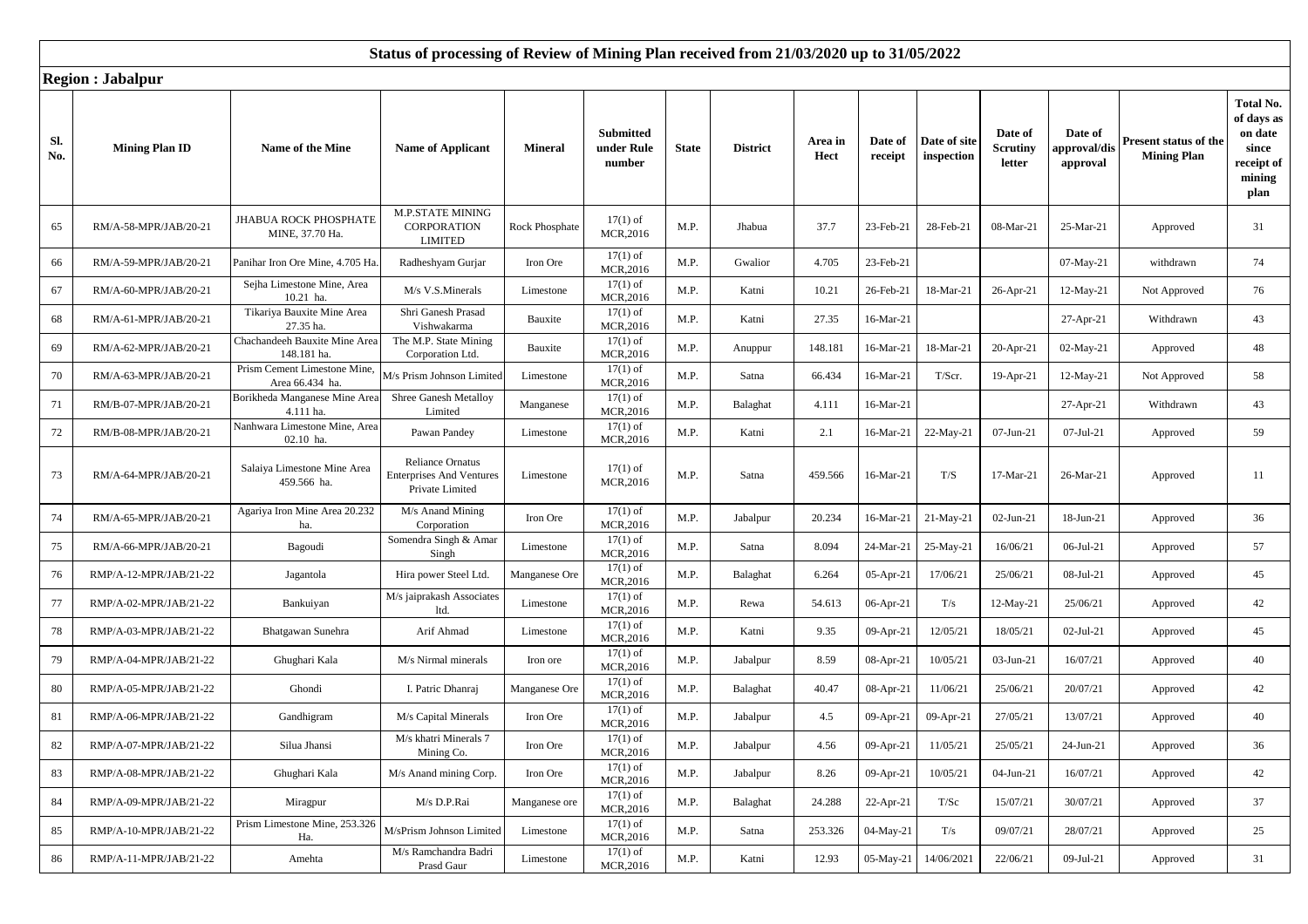|            | $\ldots$               |                                                 |                                          |                 |                                          |              |                 |                 |                    |                            |                                      |                                     |                                             |                                                                             |
|------------|------------------------|-------------------------------------------------|------------------------------------------|-----------------|------------------------------------------|--------------|-----------------|-----------------|--------------------|----------------------------|--------------------------------------|-------------------------------------|---------------------------------------------|-----------------------------------------------------------------------------|
| Sl.<br>No. | <b>Mining Plan ID</b>  | Name of the Mine                                | <b>Name of Applicant</b>                 | <b>Mineral</b>  | <b>Submitted</b><br>under Rule<br>number | <b>State</b> | <b>District</b> | Area in<br>Hect | Date of<br>receipt | Date of site<br>inspection | Date of<br><b>Scrutiny</b><br>letter | Date of<br>approval/di:<br>approval | Present status of the<br><b>Mining Plan</b> | Total No.<br>of days as<br>on date<br>since<br>receipt of<br>mining<br>plan |
| 87         | RMP/A-12-MPR/JAB/21-22 | Ghursal                                         | Mohanlal Bansal                          | Limestone       | $17(1)$ of<br>MCR,2016                   | M.P.         | Dhar            | $\mathfrak{Z}$  | 19-May-21          | 25/06/2021                 | 20/07/2021                           | 30-Jul-21                           | Not Approved                                | 30                                                                          |
| 88         | RMP/A-13-MPR/JAB/21-22 | Karondia                                        | Mohanlal Bansal                          | Limestone       | $17(1)$ of<br>MCR, 2016                  | M.P.         | Dhar            | 3.896           | 19-May-21          | 25/06/2021                 | 16/07/2021                           | 30-Jul-21                           | Approved                                    | 45                                                                          |
| 89         | RMP/B-01-MPR/JAB/21-22 | Karigohi Bauxite Mine, 15.62<br>Ha.             | M/s Rakesh Agencies                      | Bauxite         | $17(1)$ of<br>MCR,2016                   | M.P.         | Satna           | 15.62           | 19-May-21          | T/s                        | 23/06/21                             | 09-Jul-21                           | Approved                                    | 45                                                                          |
| 90         | RMP/A-14-MPR/JAB/21-22 | Padwar                                          | M/s Shiv Shakti Trading<br>Co.           | Bauxite         | $17(1)$ of<br>MCR, 2016                  | M.P.         | Katni           | 7.46            | 19-May-21          | 25/06/2021                 | 02/07/21                             | 19/07/21                            | Approved                                    | 45                                                                          |
| 91         | RMP/A-15-MPR/JAB/21-22 | Miragpur                                        | Smt. Namrata Upadhyay                    | Manganese Ore   | $17(1)$ of<br>MCR,2016                   | M.P.         | Balaghat        | 2.41            | 19-May-21          | 16/06/21                   | 02/07/21                             | $12-Jul-21$                         | Not Approved                                | 45                                                                          |
| 92         | RMP/B-02-MPR/JAB/21-22 | Naikin                                          | M/s Shrikrishnadas<br>Tikaram            | Bauxite         | $17(1)$ of<br>MCR,2016                   | M.P.         | Sidhi           | 1.04            | 24-May-21          | 11/06/2021                 | 23/07/21                             | 30/07/2021                          | Approved                                    | 40                                                                          |
| 93         | RMP/A-16-MPR/JAB/21-22 | Jam                                             | Smt. Namrata Upadhyay                    | Manganese Ore   | $17(1)$ of<br>MCR,2016                   | M.P.         | Balaghat        | 8.097           | 24-May-21          | T/s                        | 18-06-2021                           | 07/07/21                            | Approved                                    | 44                                                                          |
| 94         | RMP/A-17-MPR/JAB/21-22 | Rajarwara                                       | Smt. Ratna Mishra                        | Limestone       | $17(1)$ of<br>MCR,2016                   | M.P.         | Katni           | 5.89            | 24-May-21          | T/S                        | 02/07/21                             | 26-07-221                           | Approved                                    | 40                                                                          |
| 95         | RMP/A-18-MPR/JAB/21-22 | Mansakra                                        | M/s Shivalika Minerals                   | Manganese Ore   | $17(1)$ of<br>MCR,2016                   | M.P.         | Jabalpur        | 8               | 28-May-21          | 28/06/2021                 | 06/07/21                             | $20$ -Jul-21                        | Approved                                    | 43                                                                          |
| 96         | RMP/A-19-MPR/JAB/21-22 | Prism Limestone Mine                            | M/s Prism Johnson Limited                | Limestone       | $17(1)$ of<br>MCR,2016                   | M.P.         | Satna           | 66.434          | 28-May-21          | T/s                        | 23-Jun-21                            | 07/07/21                            | Approved                                    | 40                                                                          |
| 97         | RMP/A-28-MPR/JAB/21-22 | Panihar Iron Ore Mine, 4.705 Ha                 | Radheshyam Gurjar                        | ion Ore         | $17(1)$ of<br>MCR,2016                   | M.P.         | Gwalior         | 4.705           | $16$ -Jun-21       | 25/06/21                   | 12/07/2021                           | 30/07/2021                          | Approved                                    | 45                                                                          |
| 98         | RMP/A-21-MPR/JAB/21-22 | Simariya Limestone Mine                         | Kunwar Virendra Singh                    | Limestone       | $17(1)$ of<br>MCR,2016                   | M.P.         | Narsinghpur     | 3.19            | $02$ -Jun-21       | T/s                        |                                      | 07/07/2021                          | Not Approved                                | 35                                                                          |
| 99         | RMP/A-27-MPR/JAB/21-22 | Jariyari Bauxite Mine, 4.0 Ha.                  | M/s Jiwan Lime<br>Chemeicals (Pvt.0 Ltd. | Bauxite         | $17(1)$ of<br>MCR,2016                   | M.P.         | Satna           | $\overline{4}$  | 16-Jun-21          | T/s                        | 07/07/2021                           | 20/07/2021                          | Approved                                    | 35                                                                          |
| 100        | RMP/B-03-MPR/JAB/21-22 | Sitapathor Manganese Ore Mine<br>Area 4.25 hect | Pramod Kumar Shukla                      | Manganese Ore   | $17(1)$ of<br>MCR,2016                   | M.P.         | Balaghat        | 4.25            | $10-Jun-21$        | 16/06/21                   | 09/07/2021                           | 23-Jul-21                           | Approved                                    | 44                                                                          |
| 101        | RMP/A-29-MPR/JAB/21-22 | Warud Mnaganese Mine (4.464<br>ha.)             | M/s Thomson Gazelle                      | Manganese Ore   | $17(1)$ of<br>MCR,2016                   | M.P.         | Balaghat        | 4.464           | 28/06/2021         | 17/07/2021                 |                                      | 23/07/2021                          | Not Approved                                | 26                                                                          |
| 102        | RMP/A-20-MPR/JAB/21-22 | Gandhigram Iron Ore Mine (5.80<br>ha.)          | Gajraj Singh                             | Iron ore        | $17(1)$ of<br>MCR,2016                   | M.P.         | Jabalpur        | 5.8             | $02$ -Jun-21       | $08-Jun-21$                | 15/06/2021                           | 06-Jul-21                           | Approved                                    | 35                                                                          |
| 103        | RMP/A-26-MPR/JAB/21-22 | Darshani Iron Ore Mine, 5.70 ha                 | M/s Shree Kamal Lime<br>Industries       | Limestone       | $17(1)$ of<br>MCR,2016                   | M.P.         | Jabalpur        | 5.7             | 14/06/2021         | T/S                        | 07/07/2021                           | 20/07/2021                          | Approved                                    | 37                                                                          |
| 104        | RMP/A-24-MPR/JAB/21-22 | Sejha Limestone Mine, Area<br>10.21 ha.         | M/s V.S.Minerals                         | Limestone       | $17(1)$ of<br>MCR,2016                   | M.P.         | Katni           | 10.21           | $10-Jun-21$        | T/S                        | 14/07/21                             | 30-Jul-21                           | Approved                                    | 37                                                                          |
| 105        | RMP/A-25-MPR/JAB/21-22 | Tikariya Bauxite Mine Area<br>27.35 ha.         | Ganesh Prasad<br>Vishwakarma             | Bauxite         | $17(1)$ of<br>MCR,2016                   | M.P.         | Katni           | 27.35           | $10-Jun-21$        | 28/06/2021                 | 20/07/21                             | 30-07-201                           | Approved                                    | 37                                                                          |
| 106        | RMP/A-22-MPR/JAB/21-22 | Amehta Mine (13.90 ha.)                         | Ravi Kumar Grover                        | Limestone       | $17(1)$ of<br>MCR,2016                   | M.P.         | Katni           | 13.9            | $10$ -Jun- $21$    | 14/06/21                   | 15/07/21                             | 29-Jul-21                           | Approved                                    | 37                                                                          |
| 107        | RMP/A-23-MPR/JAB/21-22 | Gandhigram Iron Ore Mine (9.47<br>ha.)          | Sandee Kumar Bansal                      | Iron Ore        | $17(1)$ of<br>MCR, 2016                  | M.P.         | Jabalpur        | 9.47            | $10-Jun-21$        | 09-Jul-21                  | 13/07/2021                           | $27-Jul-21$                         | Approved                                    | 48                                                                          |
| 108        | RMP/A-30-MPR/JAB/21-22 | Baragaon LST Mine (5.47 ha.)                    | M/s Micro Minerals                       | Limestone       | $17(1)$ of<br>MCR,2016                   | M.P.         | Katni           | 5.47            | 02-07-2021         | 13/07/21                   | 30/07/2021                           | 13/08/2021                          | Approved                                    | 43                                                                          |
| 109        | RMP/A-31-MPR/JAB/21-23 | Mansakra Manganese Ore Area<br>5.0 hect         | M/s Suryavansham Mining<br>& Minerals    | Manganese, Iron | $17(1)$ of<br>MCR,2016                   | M.P.         | Jabalpur        | 05/01/00        | 01/07/2021         | 19/07/21                   | 22/07/2021                           | 30-Jul-21                           | Approved                                    | 30                                                                          |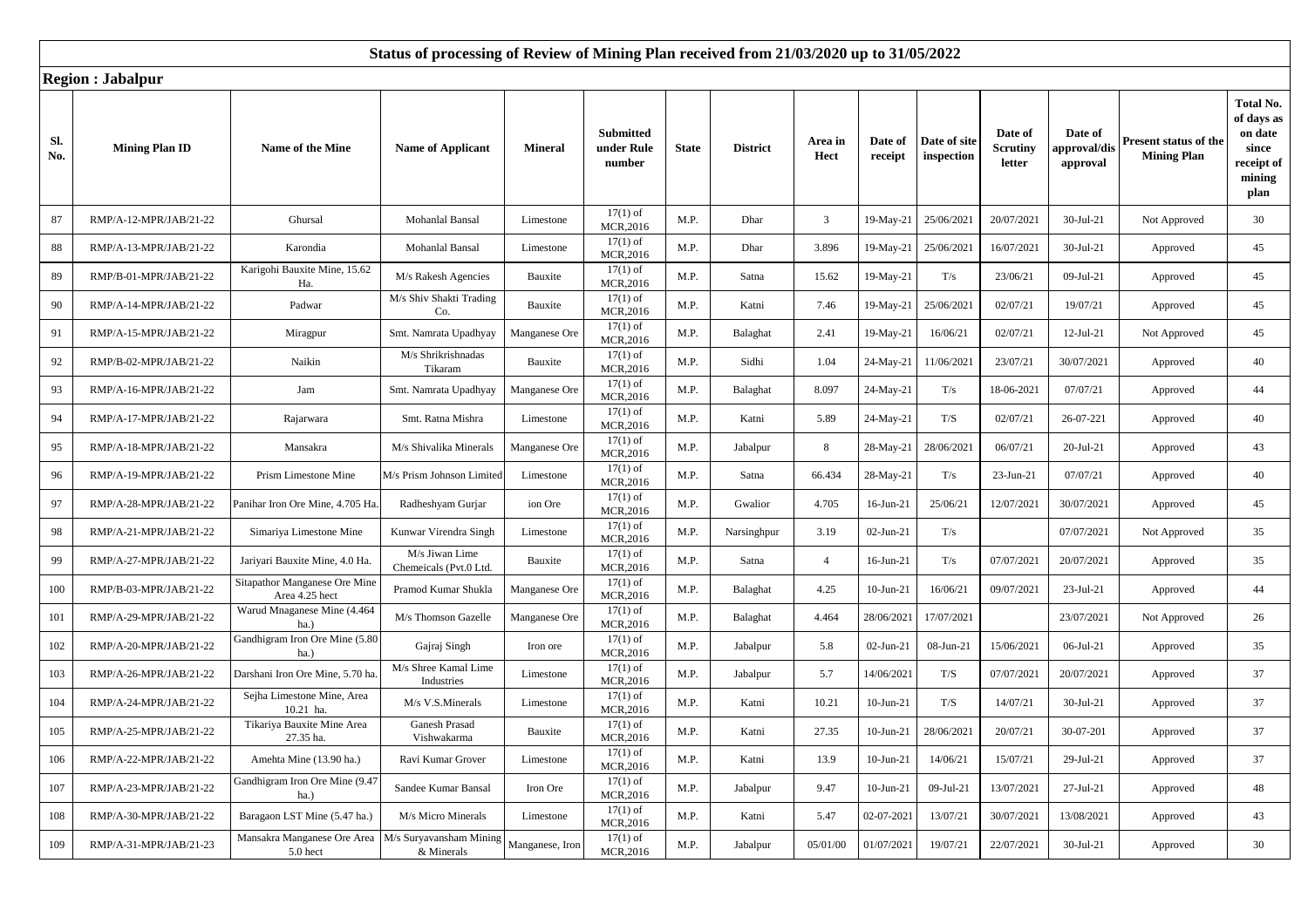|            | iwgion , oabaipui      |                                                                                        |                                                                |                |                                          |              |                 |                 |                    |                            |                                      |                                           |                                             |                                                                             |
|------------|------------------------|----------------------------------------------------------------------------------------|----------------------------------------------------------------|----------------|------------------------------------------|--------------|-----------------|-----------------|--------------------|----------------------------|--------------------------------------|-------------------------------------------|---------------------------------------------|-----------------------------------------------------------------------------|
| Sl.<br>No. | <b>Mining Plan ID</b>  | Name of the Mine                                                                       | <b>Name of Applicant</b>                                       | <b>Mineral</b> | <b>Submitted</b><br>under Rule<br>number | <b>State</b> | <b>District</b> | Area in<br>Hect | Date of<br>receipt | Date of site<br>inspection | Date of<br><b>Scrutiny</b><br>letter | Date of<br><b>pproval/dis</b><br>approval | Present status of the<br><b>Mining Plan</b> | Total No.<br>of days as<br>on date<br>since<br>receipt of<br>mining<br>plan |
| 110        | RMP/A-32-MPR/JAB/21-22 | Padrahi, Jamubani khurd, Chari<br>& Durjanpur Limestone Mine<br>$(889.76 \text{ ha.})$ | M/s Sanghi Infrastructure<br>M.P. Ltd.                         | Limestone      | $17(1)$ of<br>MCR,2016                   | M.P.         | Katni           | 889.76          | 12/07/2021         | 11/08/21                   |                                      | 16/08/2021                                | Not Approved                                | 36                                                                          |
| 111        | RMP/A-33-MPR/JAB/21-22 | Bhatgawan Sunehra Limestone<br>Mine (2.33 ha.)                                         | M/s Pawan Minerals                                             | Limestone      | $17(1)$ of<br>MCR,2016                   | M.P.         | Katni           | 2.33            | 13/07/2021         | 20/07/21                   | 29/07/2021                           | 09/08/2021                                | Not Approved                                | 28                                                                          |
| 112        | RMP/A-34-MPR/JAB/21-22 | Ispat Limetone Mine ML-I<br>$(590.522$ ha.)                                            | M/s Sail Authority of India<br>Limited                         | Limestone      | $17(1)$ of<br>MCR,2016                   | M.P.         | Satna           | 590.522         | 17/08/2021         | $\rm T/S$                  | 02/09/2021                           | 22/09/2021                                | Approved                                    | 37                                                                          |
| 113        | RMP/A-35-MPR/JAB/21-22 | Ispat Limestone Mine (Area<br>1033.54 ha.)                                             | M/s Sail Authority of India<br>Limited                         | Limestone      | $17(1)$ of<br>MCR,2016                   | M.P.         | Satna           | 1033.54         | 17/08/2021         | T/S                        | 02/09/2021                           | 22/09/2021                                | Approved                                    | 37                                                                          |
| 114        | RMP/A-36-MPR/JAB/21-22 | Simariya Limestone Mine (3.19<br>$Ha.$ )                                               | Kunwar Virendra Singh                                          | Limestone      | $17(1)$ of<br>MCR,2016                   | M.P.         | Narsinghpur     | 3.19            | 08/09/2021         | 25/09/2021                 | 07/10/2021                           | 22/10/2021                                | Approved                                    | 45                                                                          |
| 115        | RMP/A-37-MPR/JAB/21-22 | Goraiya Limrstone Mine (7.331<br>ha.)                                                  | Shri Jgadish Singh                                             | Limestone      | $17(1)$ of<br>MCR,2016                   | M.P.         | Satna           | 7.331           | 28/09/2021         | 11/10/2021                 | 21/10/2021                           | 12/11/21                                  | Approved                                    | 45                                                                          |
| 116        | RMP/A-38-MPR/JAB/21-22 | Mohanpura Limestone Mine<br>$(1026 \text{ ha.})$                                       | M/s Ultratech Cement<br>Limited                                | Limestone      | $17(1)$ of<br>MCR,2016                   | M.P.         | Dhar            | 1026            | 28/09/2021         | 18/09/2021                 | 25/10/2021                           | 11/11/21                                  | Approved                                    | 44                                                                          |
| 117        | RMP/A-39-MPR/JAB/21-22 | Devra Limestone Deposite<br>$(415.094$ ha.)                                            | M/s Ultratech Cement<br>Limited                                | Limestone      | $17(1)$ of<br>MCR,2016                   | M.P.         | Satna           | 415.094         | 30/09/2021         | 13/10/2021                 | 28/10/2021                           | 15/11/21                                  | Approved                                    | 46                                                                          |
| 118        | RMP/A-40-MPR/JAB/21-22 | Madhepur, Chhijwar, Baheliya<br>Limestone Deposite (264.095<br>ha.)                    | M/s Ultratech Cement<br>Limited                                | Limestone      | $17(1)$ of<br>MCR,2016                   | M.P.         | Rewa            | 264.095         | 30/09/2021         | 12/10/2021                 | 25/10/2021                           | 15/11/21                                  | Approved                                    | 46                                                                          |
| 119        | RMP/A-41-MPR/JAB/21-22 | Khamariya Limestone Deposite<br>$(33.767 \text{ ha.})$                                 | M/s Ultratech Cement<br>Limited                                | Limestone      | $17(1)$ of<br>MCR,2016                   | M.P.         | Rewa            | 33.767          | 30/09/2021         | 11/10/2021                 | 01/11/2021                           | 15/11/21                                  | Approved                                    | 46                                                                          |
| 120        | RMP/A-42-MPR/JAB/21-22 | Bhadanpur & Piprahat Limestone<br>Mine (663 ha.)                                       | Maihar Cement                                                  | Limestone      | $17(1)$ of<br>MCR, 2016                  | M.P.         | Satna           | 663             | 01/10/2021         | 20/07/2021                 | 28/10/2021                           | 15/11/21                                  | Approved                                    | 45                                                                          |
| 121        | RMP/A-43-MPR/JAB/21-22 | Diamond Pathariya Limestone<br>Mine (1247.267 ha.)                                     | Heidelberg Cement                                              | Limestone      | $17(1)$ of<br>MCR,2016                   | M.P.         | Damoh           | 1247.267        | 01/10/2021         | $\rm T/S$                  | 03/11/2021                           | 15/11/21                                  | Approved                                    | 45                                                                          |
| 122        | RMP/A-45-MPR/JAB/21-22 | Budgauna Limestone Mine<br>$(60.671 \text{ ha.})$                                      | M/s Ultratech Cement<br>Limited (Unit - Sidhi<br>Cement Works) | Limestone      | $17(1)$ of<br>MCR, 2016                  | M.P.         | Sidhi           | 60.671          | 06/10/2021         | 01/09/2021                 | 02/11/2021                           | 24/11/2021                                | Approved                                    | 49                                                                          |
| 123        | RMP/A-46-MPR/JAB/21-22 | <b>Budgauna Extension Limestone</b><br>Mine (87.992 ha.)                               | M/s Ultratech Cement<br>Limited (Unit - Sidhi<br>Cement Works) | Limestone      | $17(1)$ of<br>MCR, 2016                  | M.P.         | Sidhi           | 87.992          | 06/10/2021         | 01/09/2021                 | 02/11/2021                           | 24/11/2021                                | Approved                                    | 49                                                                          |
| 124        | RMP/A-44-MPR/JAB/21-22 | Kodamukur Iron Ore Mine<br>$(17.008 \text{ ha.})$                                      | Shri Vinod Kumar Jain                                          | Iron Ore       | $17(1)$ of<br>MCR,2016                   | M.P.         | Jabalpur        | 17.008          | 06/10/2021         | 19/10/2021                 | 29/10/2021                           | 22/11/21                                  | Approved                                    | 45                                                                          |
| 125        | RMP/A-47-MPR/JAB/21-22 | Hinauta & Sijehta limestone<br>Mine (99.416 ha.)                                       | M/s Prism Johnson Limited                                      | Limestone      | $17(1)$ of<br>MCR,2016                   | M.P.         | Satna           | 99.416          | 03/11/2021         | T/S                        | 01/12/2021                           | 21/12/2021                                | Approved                                    | 48                                                                          |
| 126        | RMP/A-51-MPR/JAB/21-22 | Kuteshwar Left Bank Limestone<br>Mine (91.14 ha.)                                      | M/s Steel Authoruty of<br>India Limited                        | Limestone      | $17(1)$ of<br>MCR,2016                   | M.P.         | Katni           | 91.14           | 23/11/2021         | 14/12/2021                 |                                      | 04/01/22                                  | Not Approved                                | 42                                                                          |
| 127        | RMP/A-48-MPR/JAB/21-22 | Badari Limestone Mine (5.04<br>ha.)                                                    | M/s S.N. Sunderson &<br>Company                                | Limestone      | $17(1)$ of<br>MCR,2016                   | M.P.         | Katni           | 5.04            | 23/11/2021         | T/S                        | 08/12/2021                           | 29/12/2021                                | Approved                                    | 36                                                                          |
| 128        | RMP/A-50-MPR/JAB/21-22 | Chormari Limestone Mine<br>$(102.983 \text{ ha.})$                                     | M/s Jaiprakash Associates<br>Limited                           | Limestone      | $17(1)$ of<br>MCR,2016                   | M.P.         | Satna           | 102.983         | 23/11/2021         | 03/12/2021                 | 10/12/2021                           | 29/12/2021                                | Approved                                    | 36                                                                          |
| 129        | RMP/A-49-MPR/JAB/21-22 | Miragpur Manganese Mine (4.2<br>ha.)                                                   | Shri Rajendra Deshmukh                                         | Manganese      | $17(1)$ of<br>MCR,2016                   | M.P.         | Balaghat        | 4.2             | 23/11/2021         | $\rm T/S$                  | 24/12/2021                           | 19/01/2022                                | Not Approved                                | 57                                                                          |
| 130        | RMP/A-52-MPR/JAB/21-22 | Mohla Bauxite, Laterite &<br>Fireclay Mine (5.901 ha.)                                 | Shri Sharda Prasad Jaiswal                                     | Bauxite        | $17(1)$ of<br>MCR, 2016                  | M.P.         | Jabalpur        | 5.901           | 29/11/2021         | 15/12/21                   | 30/12/2021                           | 21/01/2022                                | Not Approved                                | 53                                                                          |
| 131        | RMP/A-55-MPR/JAB/21-22 | Amehta Limestone Mine (9.86<br>ha.)                                                    | M/s S.N. Sunderson &<br>Company                                | Limestone      | $17(1)$ of<br>MCR,2016                   | M.P.         | Katni           | 9.86            | 01/12/2021         | 05/12/21                   | 24/12/2021                           | 14/01/2022                                | Approved                                    | 44                                                                          |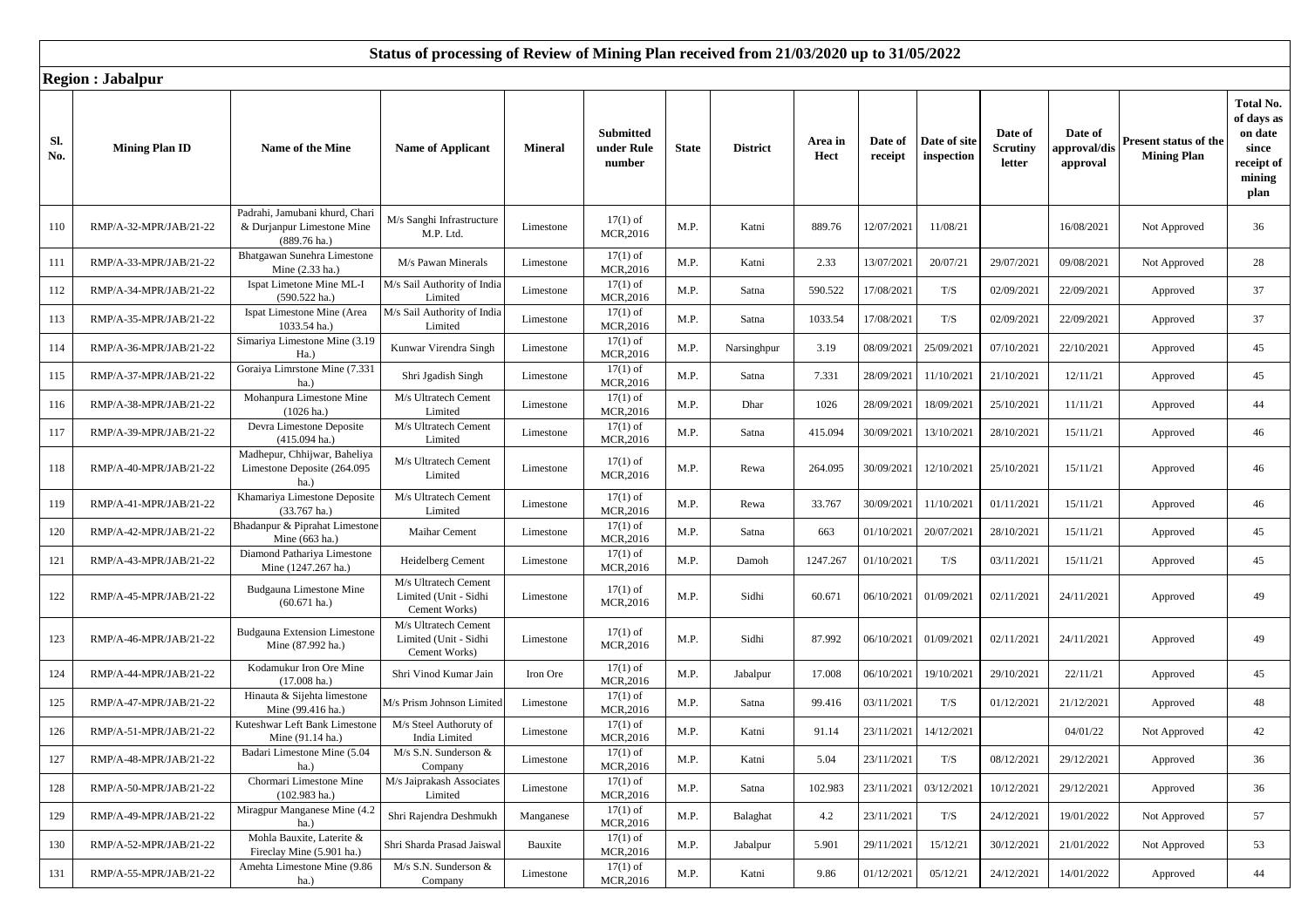|            | Region , Javaipur      |                                                              |                                                |                  |                                          |              |                 |                 |                    |                            |                                      |                                     |                                             |                                                                             |
|------------|------------------------|--------------------------------------------------------------|------------------------------------------------|------------------|------------------------------------------|--------------|-----------------|-----------------|--------------------|----------------------------|--------------------------------------|-------------------------------------|---------------------------------------------|-----------------------------------------------------------------------------|
| SI.<br>No. | <b>Mining Plan ID</b>  | Name of the Mine                                             | <b>Name of Applicant</b>                       | <b>Mineral</b>   | <b>Submitted</b><br>under Rule<br>number | <b>State</b> | <b>District</b> | Area in<br>Hect | Date of<br>receipt | Date of site<br>inspection | Date of<br><b>Scrutiny</b><br>letter | Date of<br>approval/dis<br>approval | Present status of the<br><b>Mining Plan</b> | Total No.<br>of days as<br>on date<br>since<br>receipt of<br>mining<br>plan |
| 132        | RMP/A-53-MPR/JAB/21-22 | Bharveli, Awalajhari Manganese<br>Mine Area (76.409 ha.)     | M/s MOIL Limited                               | Manganese        | $17(1)$ of<br>MCR,2016                   | M.P.         | Balaghat        | 76.409          | 29/11/2021         | 24/12/21                   | 05/01/2022                           | 28/01/2022                          | Approved                                    | 60                                                                          |
| 133        | RMP/A-54-MPR/JAB/21-22 | Tirodi Manganese Ore Mine<br>$(4.419$ ha.)                   | M/s MOIL Limited                               | Manganese        | $17(1)$ of<br>MCR,2016                   | M.P.         | Balaghat        | 4.419           | 29/11/2021         | 23/12/21                   | 29/12/2021                           | 21/01/2022                          | Approved                                    | 53                                                                          |
| 134        | RMP/A-56-MPR/JAB/21-22 | Bandhi Ghorwai Limestone Mine<br>$(129.802 \text{ ha.})$     | RCCPL Pvt. Ltd.                                | Limestone        | $17(1)$ of<br>MCR,2016                   | M.P.         | Satna           | 129.802         | 07/12/2021         | 28/12/21                   | 05/01/2022                           | 01/02/2022                          | Approved                                    | 56                                                                          |
| 135        | RMP/A-57-MPR/JAB/21-22 | Udali Bauxite, White Earth&<br>Ochre Mine (3.723 Hectares)   | M/s Madhya Pradesh<br>Minerals Supply Company  | Bauxite          | $17(1)$ of<br>MCR,2016                   | M.P.         | Satna           | 3.723           | 07/12/2021         | 27/12/21                   | 07/01/2022                           | 24/01/2022                          | Not Approved                                | 48                                                                          |
| 136        | RMP/B-4-MPR/JAB/21-22  | Ghatania Bauxite, Laterite &<br>Ochre Mine (1.68 ha.)        | M/s Madhya Pradesh<br>Minerals Supply Company  | Bauxite          | $17(1)$ of<br>MCR,2016                   | M.P.         | Satna           | 1.68            | 10/12/2021         | 27/12/21                   | 07/01/2022                           | 24/01/2022                          | Not Approved                                | 45                                                                          |
| 137        | RMP/A-58-MPR/JAB/21-22 | Jagantola Manganese Ore Mine<br>$(62.58$ ha.)                | M/s Shri Krishna Mining<br>& Trading Syndicate | Manganese        | $17(1)$ of<br>MCR,2016                   | M.P.         | Balaghat        | 62.58           | 10/12/2021         | 23/12/21                   | 13/01/2022                           | 07/02/2022                          | Not Approved                                | 59                                                                          |
| 138        | RMP/A-60-MPR/JAB/21-22 | Kachhgawan Limestone Mine<br>$(1.821 \text{ ha.})$           | Shri Anil Nagrath                              | Limestone        | $17(1)$ of<br>MCR,2016                   | M.P.         | Katni           | 1.821           | 10/12/2021         | 18/12/21                   | 13/01/2022                           | 28/01/2022                          | Approved                                    | 49                                                                          |
| 139        | RMP/A-61-MPR/JAB/21-22 | Punchi Limestone Mine (3.242)<br>$ha.$ )                     | M/S Jain Carryiyng<br>Corporation              | Limestone        | $17(1)$ of<br>MCR,2016                   | M.P.         | Katni           | 3.242           | 10/12/2021         | $\rm T/S$                  |                                      | 11/01/2022                          | Not Approved                                | 32                                                                          |
| 140        | RMP/A-59-MPR/JAB/21-22 | Ukwa Manganese Ore Mine<br>$(199.0673 \text{ ha.})$          | M/s Moil Limited                               | Manganese        | $17(1)$ of<br>MCR,2016                   | M.P.         | Balaghat        | 199.0673        | 10/12/2021         | T/S                        | 12/01/2022                           | 24/01/2022                          | Approved                                    | 45                                                                          |
| 141        | RMP/A-62-MPR/JAB/21-22 | Balwari Limestone Mine (4.90<br>$ha.$ )                      | Shri Sanjay Khandelwal                         | Limestone        | $17(1)$ of<br>MCR,2016                   | M.P.         | Dhar            | 4.9             | 16/12/2021         | 29/12/21                   | 13/01/2022                           | 31/01/2022                          | Not Approved                                | 46                                                                          |
| 142        | RMP/A-63-MPR/JAB/21-22 | Sitapuri Limestone Mine (4.502<br>ha.)                       | Shri Harish Khandelwal                         | Limestone        | $17(1)$ of<br>MCR, 2016                  | M.P.         | Dhar            | 4.502           | 16/12/2021         | 29/12/21                   | 13/01/2022                           | 31/01/2022                          | Not Approved                                | 46                                                                          |
| 143        | RMP/A-65-MPR/JAB/21-22 | <b>Bhilapar Manganese Deposite</b><br>$(19.259 \text{ ha.})$ | Smt. Shubhangi Amol<br>Nagpure, Legal heir     | Manganese        | $17(1)$ of<br>MCR,2016                   | M.P.         | Chhindwara      | 19.259          | 22/12/2021         | 09/01/2022                 | 20/01/2021                           | 04/02/2020                          | Approved                                    | 44                                                                          |
| 144        | RMP/B-5-MPR/JAB/21-22  | Ghatania Bauxite Mine (5.005<br>$ha.$ )                      | Shri Surendra Singh Saluja                     | Bauxite          | $17(1)$ of<br>MCR,2016                   | M.P.         | Satna           | 5.005           | 03/01/2022         | 20/01/2022                 | 27/01/2022                           | 15/02/2022                          | Approved                                    | 43                                                                          |
| 145        | RMP/A-66-MPR/JAB/21-22 | Badari Limestone Mine (1.121<br>ha.)                         | M/s Acc Limited                                | Limestone        | $17(1)$ of<br>MCR,2016                   | M.P.         | Katni           | 1.121           | 03/01/2022         | 17/01/2022                 | 20/01/2022                           | 04/02/2022                          | Approved                                    | 32                                                                          |
| 146        | RMP/A-67-MPR/JAB/21-22 | <b>GHURSAL LIMESTONE MINES</b><br>$(3.00$ HA.)               | SHRI MOHANLAL<br><b>BANSAL</b>                 | <b>LIMESTONE</b> | $17(1)$ of<br>MCR,2016                   | M.P.         | <b>DHAR</b>     | $\overline{3}$  | 04/01/2022         | $\rm T/S$                  | 31/01/2022                           | 18/02/2022                          | Approved                                    | 45                                                                          |
| 147        | RMP/B-6-MPR/JAB/21-22  | <b>GHATANIA BAUXITE MINE</b><br>$(3.845$ HA.)                | M/s Madhya Pradesh Minerals<br>Supply Company  | <b>BAUXITE</b>   | $17(1)$ of<br>MCR, 2016                  | M.P.         | <b>SATNA</b>    | 3.845           | 04/01/2022         | 20/01/2022                 | 31/01/2022                           | 18/02/2022                          | Approved                                    | 45                                                                          |
| 148        | RMP/A-68-MPR/JAB/21-22 | KUMHRA JUDWANI (10.73 HA.)                                   | M/S JAILAL BHARATLAL                           | <b>BAUXITE</b>   | $17(1)$ of<br>MCR, 2016                  | M.P.         | <b>REWA</b>     | 10.73           | 13/01/2022         | 21/01/2022                 | 09/02/2022                           | 25/02/2022                          | Approved                                    | 43                                                                          |
| 149        | RMP/A-69-MPR/JAB/21-22 | NAIKIN-2 BAUXITE MINE (3.417<br>HA.)                         | M/s SHRIKRISHNADAS<br>TIKARAM                  | <b>BAUXITE</b>   | $17(1)$ of<br>MCR,2016                   | M.P.         | <b>SIDHI</b>    | 3.417           | 13/01/2022         | 08/02/2022                 | 11/02/2022                           | 03/03/2022                          | Approved                                    | 49                                                                          |
| 150        | RMP/A-70-MPR/JAB/21-22 | <b>BIRPUR BAUXITE MINE (6.03</b><br>HA.                      | M/s SHRIKRISHNADAS<br>TIKARAM                  | <b>BAUXITE</b>   | $17(1)$ of<br>MCR,2016                   | M.P.         | <b>SIDHI</b>    | 6.03            | 13/01/2022         | 08/02/2022                 | 22/02/2022                           | 11/03/2022                          | Approved                                    | 57                                                                          |
| 151        | RMP/A-64-MPR/JAB/21-22 | PADWAR BAUXITE MINE (27.68<br>HA.)                           | SHRI. MOTI LAL BAJAJ                           | <b>BAUXITE</b>   | $17(1)$ of<br>MCR,2016                   | M.P.         | <b>KATNI</b>    | 27.68           | 17/01/2022         | 21/01/2022                 |                                      | 11/02/2022                          | Not Approved                                | 28                                                                          |
| 152        | RMP/A-73-MPR/JAB/21-22 | TIRODI (254.593 HA.)                                         | M/S MOIL LTD.                                  | MANGANESE        | $17(1)$ of<br>MCR,2016                   | M.P.         | <b>BALAGHAT</b> | 254.593         | 19/01/2022         | T/S                        | 16/02/2022                           | 11/03/2022                          | Approved                                    | 51                                                                          |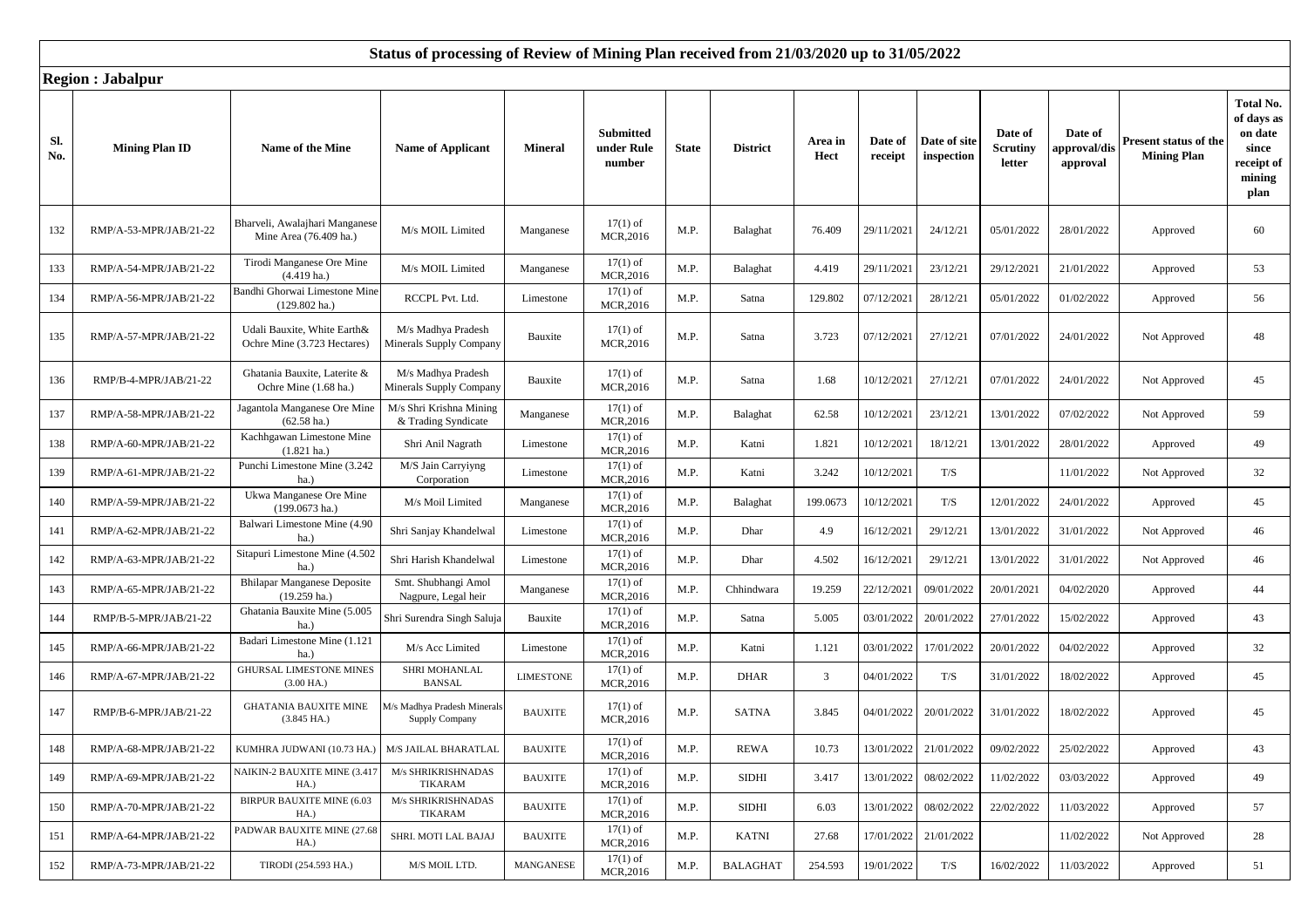|            | nc <sub>h</sub> ion , ouvurpur |                        |                                                                  |                           |                                          |              |                   |                 |                    |                            |                               |                                    |                                                    |                                                                                    |
|------------|--------------------------------|------------------------|------------------------------------------------------------------|---------------------------|------------------------------------------|--------------|-------------------|-----------------|--------------------|----------------------------|-------------------------------|------------------------------------|----------------------------------------------------|------------------------------------------------------------------------------------|
| Sl.<br>No. | <b>Mining Plan ID</b>          | Name of the Mine       | <b>Name of Applicant</b>                                         | <b>Mineral</b>            | <b>Submitted</b><br>under Rule<br>number | <b>State</b> | <b>District</b>   | Area in<br>Hect | Date of<br>receipt | Date of site<br>inspection | Date of<br>Scrutiny<br>letter | Date of<br>pproval/dis<br>approval | <b>Present status of the</b><br><b>Mining Plan</b> | <b>Total No.</b><br>of days as<br>on date<br>since<br>receipt of<br>mining<br>plan |
| 153        | RMP/A-71-MPR/JAB/21-22         | MARDEORA (48.758 HA.)  | M/S M.P. STATE MINING<br>CORP. LTD                               | <b>ROCK</b><br>PHOSPHATE  | $17(1)$ of<br>MCR,2016                   | M.P.         | <b>CHHATARPUR</b> | 48.758          | 19/01/2022         | 10/02/2022                 |                               | 11/02/2022                         | Not Approved                                       | 26                                                                                 |
| 154        | RMP/A-72-MPR/JAB/21-22         | TiGODA (52.50 HA.)     | M/S M.P. STATE MINING<br>CORP. LTD                               | <b>ROCK</b><br>PHOSPHATE  | $17(1)$ of<br>MCR, 2016                  | M.P.         | SAGAR             | 52.5            | 19/01/2022         | 09/02/2022                 |                               | 11/02/2022                         | Not Approved                                       | 26                                                                                 |
| 155        | RMP/A-74-MPR/JAB/21-22         | BHATOORA (16.288 HA.)  | SHRI JITENDRA KR.<br><b>KUSHWAHA</b>                             | <b>LIMESTONE</b>          | $17(1)$ of<br>MCR,2016                   | M.P.         | <b>SATNA</b>      | 16.288          | 24/01/2022         | 31/01/2022                 | 18/02/2022                    | 11/03/2022                         | Approved                                           | 46                                                                                 |
| 156        | RMP/A-76-MPR/JAB/21-22         | BARAGAON (5.47 HA.)    | <b>M/S MICRO MINERALS</b>                                        | <b>LIMESTONE</b>          | $17(1)$ of<br>MCR, 2016                  | M.P.         | <b>KATNI</b>      | 5.47            | 02/02/2022         |                            |                               | 02/03/2022                         | Withdrawn                                          | 28                                                                                 |
| 157        | RMP/A-77-MPR/JAB/21-22         | DEORI (4.158 HA.)      | M/S JAILAL BHARATLAL                                             | <b>LIMESTONE</b>          | $17(1)$ of<br>MCR, 2016                  | M.P.         | <b>SATNA</b>      | 4.158           | 02/02/2022         | 16/03/2022                 | 21/03/2022                    | 01/04/2022                         | Approved                                           | 58                                                                                 |
| 158        | RMP/A-75-MPR/JAB/21-22         | PADWAR (30.88 HA.)     | M/S AWIN TRADING PVT<br>LTD.                                     | <b>BAUXITE</b>            | $17(1)$ of<br>MCR, 2016                  | M.P.         | <b>KATNI</b>      | 30.88           | 02/02/2022         | 15/02/2022                 | 25/02/2022                    | 21/03/2022                         | Approved                                           | 47                                                                                 |
| 159        | RMP/A-78-MPR/JAB/21-22         | MOHLA (5.901 HA.)      | SHRI SHARDA PRASAD<br><b>JAISWAL</b>                             | <b>BAUXITE</b>            | $17(1)$ of<br>MCR,2016                   | M.P.         | <b>JABALPUR</b>   | 5.901           | 07/02/2022         | T/S                        | 14/02/2022                    | 25/02/2022                         | Approved                                           | 18                                                                                 |
| 160        | RMP/A-79-MPR/JAB/21-22         | GANDHIGRAM (5.80 HA.)  | <b>SHRI GAJRAJ SINGH</b>                                         | IRON $\&$<br>MANGANESE    | $17(1)$ of<br>MCR,2016                   | M.P.         | <b>JABALPUR</b>   | 5.8             | 15/02/2022         | 03/03/2022                 | 15/03/2022                    | 01/04/2022                         | Approved                                           | 45                                                                                 |
| 161        | RMP/A-80-MPR/JAB/21-22         | DHAMKI (3.60 HA.)      | M/S SHOBHA MINERALS                                              | MANGANESE,<br><b>IRON</b> | $17(1)$ of<br>MCR,2016                   | M.P.         | <b>JABALPUR</b>   | 3.6             | 23/02/2022         | 03/03/2022                 | 23/03/2022                    | 11/04/2022                         | Approved                                           | 47                                                                                 |
| 162        | RMP/A-81-MPR/JAB/21-22         | BHATIA (8.094 HA.)     | M/S KJS CEMENT (I)<br><b>LIMITED</b>                             | <b>LIMESTONE</b>          | $17(1)$ of<br>MCR, 2016                  | M.P.         | <b>SATNA</b>      | 8.094           | 23/02/2022         | 04/03/2022                 | 28/03/2022                    | 26/04/2022                         | Approved                                           | 62                                                                                 |
| 163        | RMP/A-82-MPR/JAB/21-22         | DEORI (3.99 HA.)       | M/S KJS CEMENT (I)<br><b>LIMITED</b>                             | <b>LIMESTONE</b>          | $17(1)$ of<br>MCR,2016                   | M.P.         | <b>SATNA</b>      | 3.99            | 23/02/2022         | 04/03/2022                 | 24/03/2022                    | 13/04/2022                         | Approved                                           | 49                                                                                 |
| 164        | RMP/A-83-MPR/JAB/21-22         | PUNCHI (3.242 HA.)     | <b>M/S JAIN CARRYING</b><br>CORPORATION                          | <b>LIMESTONE</b>          | $17(1)$ of<br>MCR, 2016                  | M.P.         | <b>KATNI</b>      | 3.242           | 10/03/2022         | 07/04/2022                 | 04/05/2022                    | 02/06/2022                         | Withdrawn                                          | 84                                                                                 |
| 165        | RMP/A-84-MPR/JAB/21-22         | NANHWARA (18.09 HA.)   | SHRI RAJ KISHORE<br>AGRAWAL                                      | <b>LIMESTONE</b>          | $17(1)$ of<br>MCR,2016                   | M.P.         | <b>KATNI</b>      | 18.09           | 15/03/2022         | 08/04/2022                 | 06/05/2022                    | 27/05/2022                         | Approved                                           | 73                                                                                 |
| 166        | RMP/A-85-MPR/JAB/21-22         | TAMORIA (26.224 HA.)   | <b>M/S MAIHAR TRADERS</b>                                        | <b>LIMESTONE</b>          | $17(1)$ of<br>MCR,2016                   | M.P.         | <b>SATNA</b>      | 26.224          | 15/03/2022         | 06/04/2022                 | 13/04/2022                    | 29/04/2022                         | Approved                                           | 45                                                                                 |
| 167        | RMP/A-88-MPR/JAB/21-22         | GHATANIA (1.68 HA.)    | M/S M.P. MINERAL<br>SUPPLY COMPANY                               | <b>BAUXITE</b>            | $17(1)$ of<br>MCR,2016                   | M.P.         | <b>SATNA</b>      | 1.68            | 17/03/2022         | T/S                        | 23/03/2022                    | 02/05/2022                         | Not Approved                                       | 45                                                                                 |
| 168        | RMP/A-89-MPR/JAB/21-22         | UDALI (3.723 HA.)      | M/S M.P. MINERAL<br>SUPPLY COMPANY                               | <b>BAUXITE</b>            | $17(1)$ of<br>MCR, 2016                  | M.P.         | <b>SATNA</b>      | 3.723           | 17/03/2022         | T/S                        | 23/03/2022                    | 02/05/2022                         | Not Approved                                       | 45                                                                                 |
| 169        | RMP/A-87-MPR/JAB/21-22         | PIPRAHAT (7.316 HECT.) | M/S KJS CEMENT<br><b>LIMITED</b>                                 | <b>LIMESTONE</b>          | $17(1)$ of<br>MCR,2016                   | M.P.         | <b>SATNA</b>      | 7.316           | 17/03/2022         | 07/04/2022                 | 02/05/2022                    | 18/05/2022                         | Not Approved                                       | 62                                                                                 |
| 170        | RMP/A-86-MPR/JAB/21-22         | SITAPURI (4.502 HA.)   | SHRI HARISH<br>KHANDELWAL                                        | <b>LIMESTONE</b>          | $17(1)$ of<br>MCR, 2016                  | M.P.         | DHAR              | 4.502           | 17/03/2022         | T/S                        | 12/04/2022                    | 02/05/2022                         | Approved                                           | 48                                                                                 |
| 171        | RMP/A-01-MPR/JAB/22-23         | MIRAGPUR (4.2 HA.)     | SHRI RAJENDRA<br><b>DESHMUKH</b>                                 | MANGANESE                 | $17(1)$ of<br>MCR,2016                   | M.P.         | <b>BALAGHAT</b>   | 4.2             | 21/03/2022         | 06/04/2022                 | 04/05/2022                    | 30/05/2022                         | Approved                                           | 70                                                                                 |
| 172        | RMP/A-02-MPR/JAB/22-23         | KAMATHI (17.558 HA.)   | <b>M/S SANDESH</b><br><b>DEVELOPERS &amp;</b><br><b>BUILDERS</b> | MANGANESE                 | $17(1)$ of<br>MCR,2016                   | M.P.         | <b>BALAGHAT</b>   | 17.558          | 21/03/2022         | 05/04/2022                 | 12/05/2022                    |                                    | <b>Under Process</b>                               | 77                                                                                 |
| 173        | RMP/A-04-MPR/JAB/22-23         | CHANDAN (5.605 HA.)    | M/S SHRI KAMAL LIME<br><b>INDUSTRIES</b>                         | <b>LIMESTONE</b>          | $17(1)$ of<br>MCR,2016                   | M.P.         | <b>KATNI</b>      | 5.605           | 24/03/2022         | 28/04/2022                 | 24/05/2022                    |                                    | <b>Under Process</b>                               | 74                                                                                 |
| 174        | RMP/A-03-MPR/JAB/22-23         | CHANDAN (7.205 HA.)    | M/S SHRI KAMAL LIME<br><b>INDUSTRIES</b>                         | <b>LIMESTONE</b>          | $17(1)$ of<br>MCR, 2016                  | M.P.         | <b>KATNI</b>      | 7.205           | 24/03/2022         | 28/04/2022                 | 20/05/2022                    |                                    | <b>Under Process</b>                               | 74                                                                                 |
| 175        | RMP/B-01-MPR/JAB/22-23         | BALWARI (4.90 HECT.)   | SHRI SANJAY<br>KHANDELWAL                                        | <b>LIMESTONE</b>          | $17(1)$ of<br>MCR, 2016                  | M.P.         | <b>DHAR</b>       | 4.9             | 28/03/2022         | T/S                        | 12/04/2022                    | 06/05/2022                         | Approved                                           | 39                                                                                 |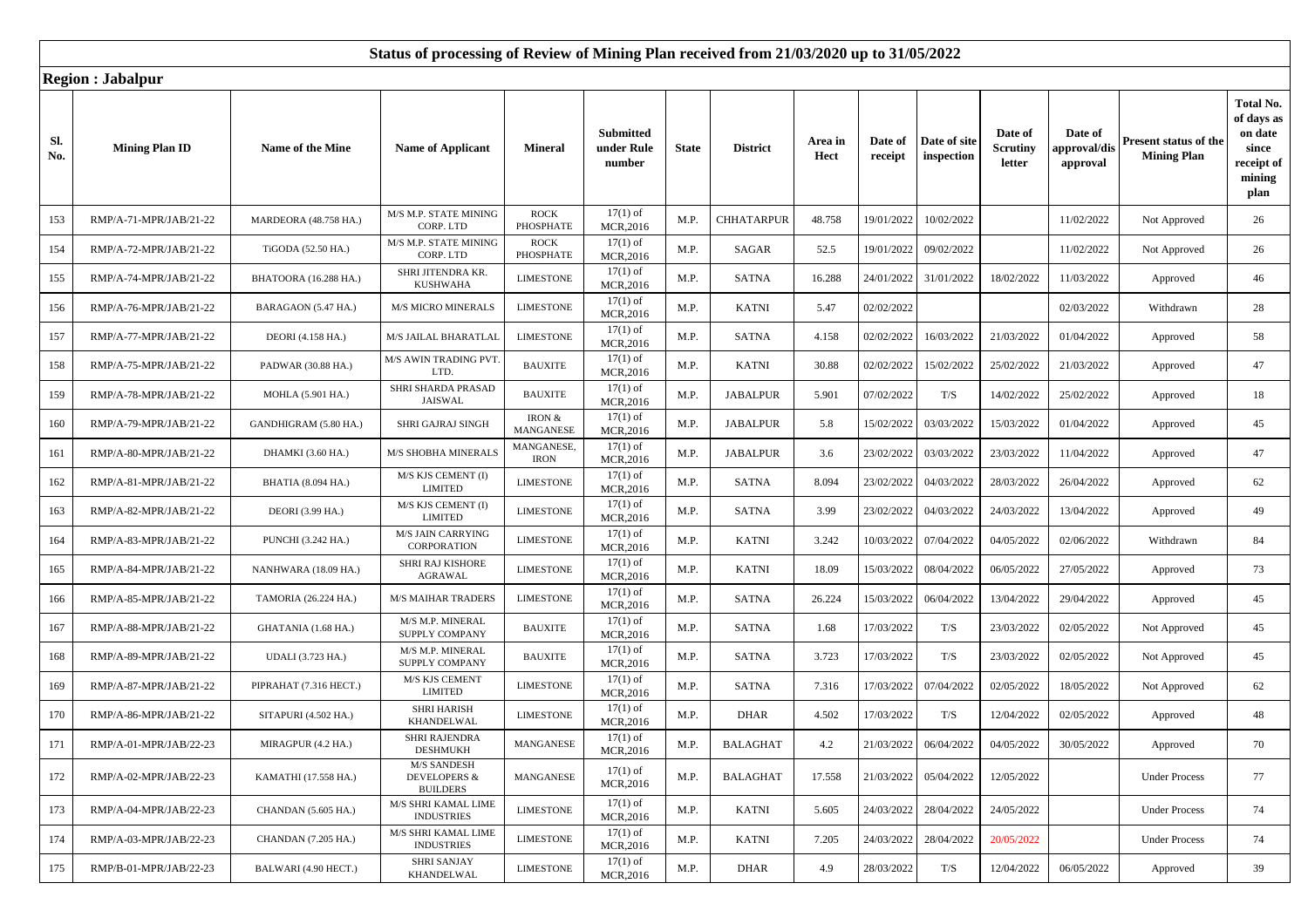|            | KUGIUH . JADAIPUL      |                                                                                       |                                                         |                     |                                          |              |                   |                 |                    |                            |                               |                                     |                                             |                                                                             |
|------------|------------------------|---------------------------------------------------------------------------------------|---------------------------------------------------------|---------------------|------------------------------------------|--------------|-------------------|-----------------|--------------------|----------------------------|-------------------------------|-------------------------------------|---------------------------------------------|-----------------------------------------------------------------------------|
| Sl.<br>No. | <b>Mining Plan ID</b>  | Name of the Mine                                                                      | <b>Name of Applicant</b>                                | <b>Mineral</b>      | <b>Submitted</b><br>under Rule<br>number | <b>State</b> | <b>District</b>   | Area in<br>Hect | Date of<br>receipt | Date of site<br>inspection | Date of<br>Scrutiny<br>letter | Date of<br>approval/dis<br>approval | Present status of the<br><b>Mining Plan</b> | Total No.<br>of days as<br>on date<br>since<br>receipt of<br>mining<br>plan |
| 176        | RMP/B-02-MPR/JAB/22-23 | BHATOORA (3.564 HA.)                                                                  | SHRI RAJESH KUMAR<br><b>CHOUDHA</b>                     | <b>LIMESTONE</b>    | $17(1)$ of<br>MCR,2016                   | M.P.         | <b>SATNA</b>      | 3.564           | 29/03/2022         | 22/04/2022                 | 24/05/2022                    |                                     | <b>Under Process</b>                        | 69                                                                          |
| 177        | RMP/A-05-MPR/JAB/22-23 | DEODAHA (1.821 HA.)                                                                   | SHRI KRISHNAKANT<br>TIWARI                              | <b>LIMESTONE</b>    | $17(1)$ of<br>MCR,2016                   | M.P.         | <b>SATNA</b>      | 1.821           | 29/03/2022         | 19/04/2022                 | 17/05/2022                    | 01/06/2022                          | Withdrawn                                   | 64                                                                          |
| 178        | RMP/A-06-MPR/JAB/22-23 | GHATANIA (5.005 HA.)                                                                  | M/S M.P. MINERAL<br>SUPPLY COMPANY                      | <b>BAUXITE</b>      | $17(1)$ of<br>MCR, 2016                  | M.P.         | <b>SATNA</b>      | 5.005           | 29/03/2022         | T/S                        | 04/04/2022                    | 05/05/2022                          | Approved                                    | 37                                                                          |
| 179        | RMP/A-07-MPR/JAB/22-23 | PAUNIYA (8.10 HECT.)                                                                  | SHRI SUKHDEO PRASAD<br><b>GOENKA</b>                    | MANGANESE           | $17(1)$ of<br>MCR,2016                   | M.P.         | <b>BALAGHAT</b>   | 8.1             | 04/04/2022         | 05/05/2022                 | 06/05/2022                    | 02/06/2022                          | Approved                                    | 60                                                                          |
| 180        | RMP/A-09-MPR/JAB/22-23 | KANDAKA (5.00 HECT.                                                                   | SHRI RAGHURAJ SINGH<br><b>CHOURDIYA</b>                 | <b>LIMESTONE</b>    | $17(1)$ of<br>MCR,2016                   | M.P.         | <b>NEEMUCH</b>    | 5               | 05/04/2022         | 14/05/2022                 |                               |                                     | <b>Under Process</b>                        | 62                                                                          |
| 181        | RMP/A-08-MPR/JAB/22-23 | GWARI WADONA (6.607 HECT.                                                             | M/S SHAKAMBHARI<br><b>MINES &amp; MINERALS</b>          | MANGANESE           | $17(1)$ of<br>MCR,2016                   | M.P.         | <b>CHHINDWARA</b> | 6.607           | 05/04/2022         | T/S                        | 25/05/2022                    |                                     | <b>Under Process</b>                        | 62                                                                          |
| 182        | RMP/A-10-MPR/JAB/22-23 | BATHIYA (8.094 HECT.)                                                                 | <b>SMT. MANJU SINGH</b>                                 | <b>LIMESTONE</b>    | $17(1)$ of<br>MCR,2016                   | M.P.         | <b>SATNA</b>      | 8.094           | 05/04/2022         | 20/04/2022                 | 27/05/2022                    |                                     | <b>Under Process</b>                        | 62                                                                          |
| 183        | RMP/A-11-MPR/JAB/22-23 | TIKARIYA (8.09 HECT.)                                                                 | <b>M/S SAVITRI MINERALS</b>                             | <b>BAUXITE</b>      | $17(1)$ of<br>MCR,2016                   | M.P.         | <b>KATNI</b>      | 8.09            | 07/04/2022         | 13/04/2022                 | 13/05/2022                    |                                     | <b>Under Process</b>                        | 60                                                                          |
| 184        | RMP/A-12-MPR/JAB/22-23 | BARAGAON (5.470 HECT.)                                                                | <b>M/S MICRO MINERALS</b>                               | <b>LIMESTONE</b>    | $17(1)$ of<br>MCR,2016                   | M.P.         | <b>KATNI</b>      | 5.47            | 07/04/2022         | T/S                        | 04/05/2022                    |                                     | <b>Under Process</b>                        | 60                                                                          |
| 185        | RMP/A-13-MPR/JAB/22-23 | JHANSI - SILUWA (4.49 HECT.)                                                          | M/S KHATRI MINERALS &<br>MINING COMPANY                 | IRON &<br>MANGANESE | $17(1)$ of<br>MCR,2016                   | M.P.         | <b>JABALPUR</b>   | 4.49            | 11/04/2022         | 28/04/2022                 | 11/05/2022                    |                                     | <b>Under Process</b>                        | 56                                                                          |
| 186        | RMP/A-14-MPR/JAB/22-23 | PONDI (38.84 HECT.)                                                                   | SHRI SHYAMLAL KOL                                       | <b>LIMESTONE</b>    | $17(1)$ of<br>MCR,2016                   | M.P.         | <b>KATNI</b>      | 38.84           | 11/04/2022         | 25/04/2022                 | 06/05/2022                    |                                     | <b>Under Process</b>                        | 56                                                                          |
| 187        | RMP/A-15-MPR/JAB/22-23 | THARKA (12.97 HECT.)                                                                  | SHRI POORANLAL<br>VISHWAKARMA                           | <b>BAUXITE</b>      | $17(1)$ of<br>MCR, 2016                  | M.P.         | <b>KATNI</b>      | 12.97           | 11/04/2022         | 26/04/2022                 | 06/05/2022                    | 01/06/2022                          | Approved                                    | 51                                                                          |
| 188        | RMP/A-17-MPR/JAB/22-23 | SHIVPURVA, TIKURI KALA,<br>TIKURI KOTHAR, UMARI &<br>BHARJUNA KALA (766.22<br>HECT.)  | REVATI CEMENTS PVT.<br>LTD.                             | <b>LIMESTONE</b>    | $17(1)$ of<br>MCR, 2016                  | M.P.         | <b>SATNA</b>      | 766.22          | 13/04/2022         | T/S                        | 13/05/2022                    |                                     | <b>Under Process</b>                        | 54                                                                          |
| 189        | RMP/A-16-MPR/JAB/22-23 | SHIVPURVA, TIKURI KALA,<br>TIKURI KOTHAR, UMARI &<br>BHARJUNA KALA (140.618<br>HECT.) | REVATI CEMENTS PVT.<br>LTD.                             | <b>LIMESTONE</b>    | $17(1)$ of<br>MCR, 2016                  | M.P.         | <b>SATNA</b>      | 140.618         | 13/04/2022         | T/S                        | 18/05/2022                    |                                     | <b>Under Process</b>                        | 54                                                                          |
| 191        | RMP/A-19-MPR/JAB/22-23 | <b>BARAHIYA LIMESTONE MINE</b><br>$(7.102$ HECT.)                                     | M/S KJS EMENT LIMITED                                   | <b>LIMESTONE</b>    | $17(1)$ of<br>MCR,2016                   | M.P.         | <b>SATNA</b>      | 7.102           | 09/05/2022         |                            |                               |                                     | <b>Under Process</b>                        | 28                                                                          |
| 192        | RMP/B-03-MPR/JAB/22-23 | PADREHI (1.732 HECT.)                                                                 | SHRI SHARDA PRASAD<br><b>JAISWAL</b>                    | <b>LIMESTONE</b>    | $17(1)$ of<br>MCR,2016                   | M.P.         | <b>KATNI</b>      | 1.732           | 09/05/2022         |                            |                               | 19/05/2022                          | Not Approved                                | 11                                                                          |
| 193        | RMP/A-18-MPR/JAB/22-23 | SIDDHA KOTHAR (10.623 HECT.)                                                          | M/S MADHY A PRADESH<br>MINERAL SUPPLY<br><b>COMPANY</b> | <b>BAUXITE</b>      | $17(1)$ of<br>MCR, 2016                  | M.P.         | <b>SATNA</b>      | 10.623          | 09/05/2022         | 21/05/2022                 |                               | 27/05/2022                          | Withdrawn                                   | 18                                                                          |
| 194        | RMP/A-20-MPR/JAB/22-23 | AMEHTA (10.01 HECT.)                                                                  | <b>SMT. SUMITRA GROVER</b>                              | <b>LIMESTONE</b>    | $17(1)$ of<br>MCR, 2016                  | M.P.         | <b>KATNI</b>      | 10.01           | 18/05/2022         | 19/05/2022                 | 01/06/2022                    |                                     | <b>Under Process</b>                        | 19                                                                          |
| 195        | RMP/A-21-MPR/JAB/22-23 | KACHHAGWAN (8.30 HECT.)                                                               | SHRI MADAN LAL GROVER                                   | <b>LIMESTONE</b>    | $17(1)$ of<br>MCR,2016                   | M.P.         | <b>KATNI</b>      | 8.3             | 18/05/2022         | 19/05/2022                 | 01/06/2022                    |                                     | <b>Under Process</b>                        | 19                                                                          |